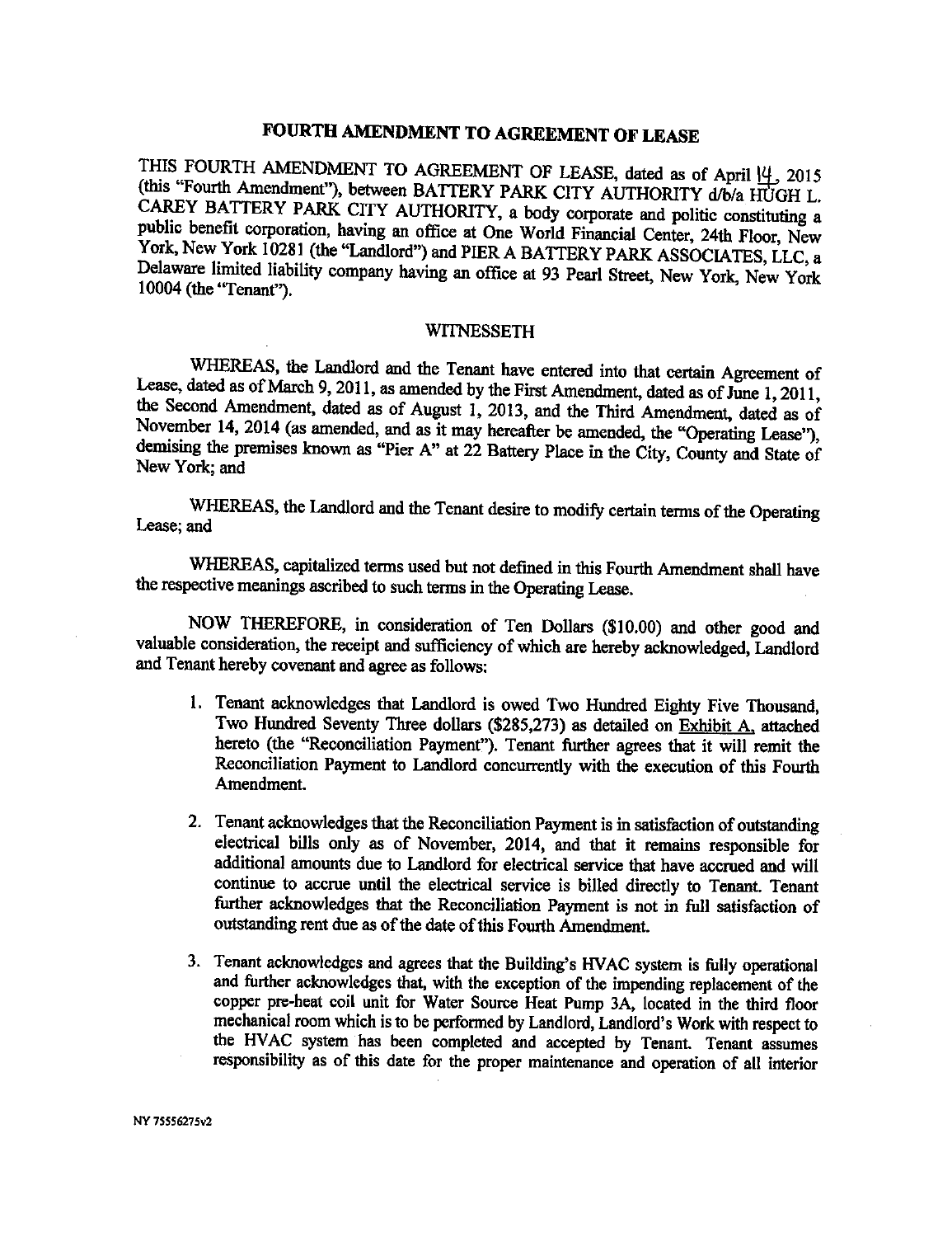elements **of the HVAC system, as identified and enumerated in the Equipment Responsibility Matrix, attached hereto as Exhibit B. Landlord acknowledges and agrees** that **it** maintains **responsibility for** the **proper maintenance oftha exterior** elements **of** the **HVAC system, as identified in the Equipment Responsibility Matrix.**

- **. Tenant** acknowledges **and agrees that, before conducting/hosting** any **special event(s) on the Plaza, it must submit a detailed proposal to, and obtain written approval from, Landlord for each such event. Tenant's initial proposal for use of** the **Plaza** *through* **November 15, 2015, for** any **special events shall** be **due to Landlord by April 15,** *2015* **for Landlord's review** and **approval, provided** however **that no such approval shall be granted upon less than ten (10)** business **days' notice. Tenant** and **Landlord shall execute a** timber **agreement detailing the proposal, notice and approval provisions governing** the **conduct of special events on** the **Plaza by May 1,** *2015.*
- **,** Landlord **hereby acknowledges** and **agrees that Tenant is opening** the **second floor of Pier A to the general public on or after April** 15, **2015.**
- 6. **Tenant** has **provided a final, detailed proposal relating to** the **outdoor** service **of food and/or beverages to** the **general public at non-private** events **("Outdoor Service"), including its proposed outdoor equipment, furnishings, furniture,** and *table* **service. Landlord shall** provide **written comments to** such **proposal by April 15, 2015. Tenant acknowledges that it may not begin** Outdoor **Service without Landlord's written consent to such** proposal. Tenant **further acknowledges that such proposal,** as **well as its trash** removal **plan,** security **plan,** and **maintenance plan, is subject to change at Landlord's reasonable request, or upon notice by Tenant to Landlord of needed amendments** to any **such plan** based **on demonstrated operational issues requiring such amendments. Whether demousu'ated operational** issues exist **sufficient** *to* **warrant an** amendment **shall be determined by Landlord in its sole discretion.**
- 7. **Landlord** hereby **acknowledges** and **agrees that** the visitor's **center and coffee** bar **service at the Premises** may **be opened by Tenant at** any **time following** the **date of this Fourth Amendment.**
- **8. Landlord** acknowledges that **Landlord** has **consented** to the **license agreement** with **Alliance for Downtown New York, a** copy **of which is** attached hereto as **Exhibit C.**
- **9. The parties** agree **that** they will **negotiate** the **outstanding items noted** in **Sections** 4 and 6 **of this Fourth** Amendment **in good faith** and **with expediency.**
- 10. **Nothing** herein **shall be construed** as amending **any terms or conditions of** the **Operating Lease except as expressly provided for** in **this Fourth** Amendment. **As so** amended, the Operating Lease is **hereby** ratified and eonfa'med. **References** in the Operating Lease to "this Lease *Agreement"* and words of **similar** import shall be construed as meaning the Operating Lease as amended by this Fourth Amendment.
- **11.** *Landlord* and **Tenant** each represent, with respect to itself, **that this** Fourth Amendment has been duly authorized and that the person executing it on such party's behalf is authorized to act on behalf of and bind **such** party, and that **upon** its

NY75556275v2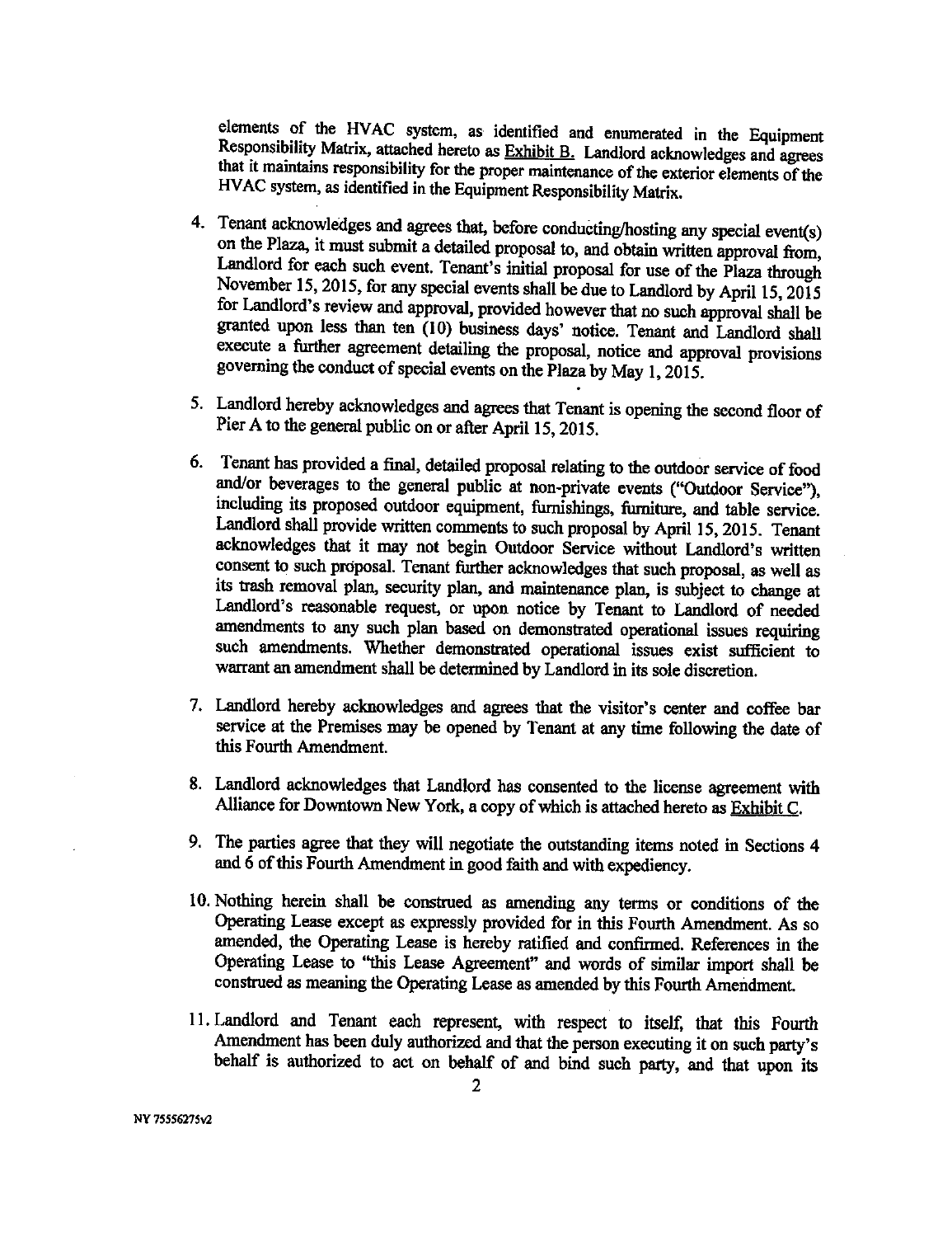**execution this Amendment is the valid, legal and binding obligation of** such **party and is enforceable with respect to such party in accordance with its** terms.

**12.** This Fourth Amendment may **be executed in** counterparts, **each of** which **shall** be deemed **to** be **an** original and **all** of which **together shall** be deemed **to be** one and the **same** instrument.

### *(SIGNATURE* PAGE **FOLLOWS)**

 $\ddot{\phantom{a}}$ 

 $\sim$ 

 $\sim 10^7$ 

 $\label{eq:2} \frac{1}{\sqrt{2}}\sum_{i=1}^n \frac{1}{\sqrt{2}}\sum_{j=1}^n \frac{1}{j!}\sum_{j=1}^n \frac{1}{j!}\sum_{j=1}^n \frac{1}{j!}\sum_{j=1}^n \frac{1}{j!}\sum_{j=1}^n \frac{1}{j!}\sum_{j=1}^n \frac{1}{j!}\sum_{j=1}^n \frac{1}{j!}\sum_{j=1}^n \frac{1}{j!}\sum_{j=1}^n \frac{1}{j!}\sum_{j=1}^n \frac{1}{j!}\sum_{j=1}^n \frac{1}{j!}\sum_{j=1}^$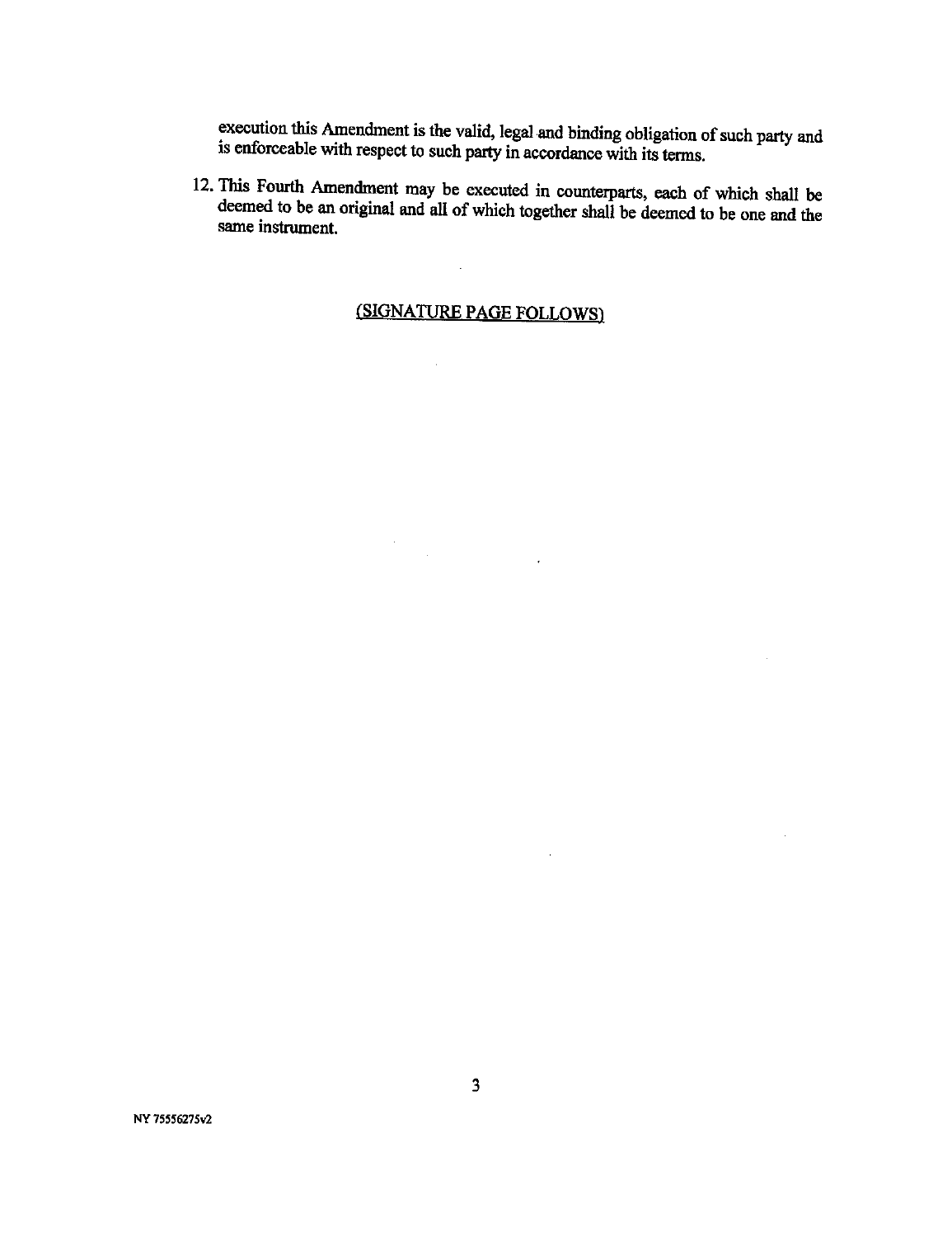**IN** WITNESS **WHEREOF** the **parties have caused this Fourth Amendment to be** executed **and delivered by** their **respective duly** authorized **officers as** of **the day** and **year first above written.**

> BATTERY PARK **CITY** AUTHORITY d/b/a HUGH L. **CAREY** BATTERY PARK **CITY** AUTHORITY

By: By Name: **Title:** Name: Shari C. Hyman Title: President **/** COO

PIER A BATrERY PARK **ASSOCIATES,** LLC

By: Name:

 $PALL$  $\tau$  $LAMAS$ 

Title:

MEMBER

ICY**75556275v2**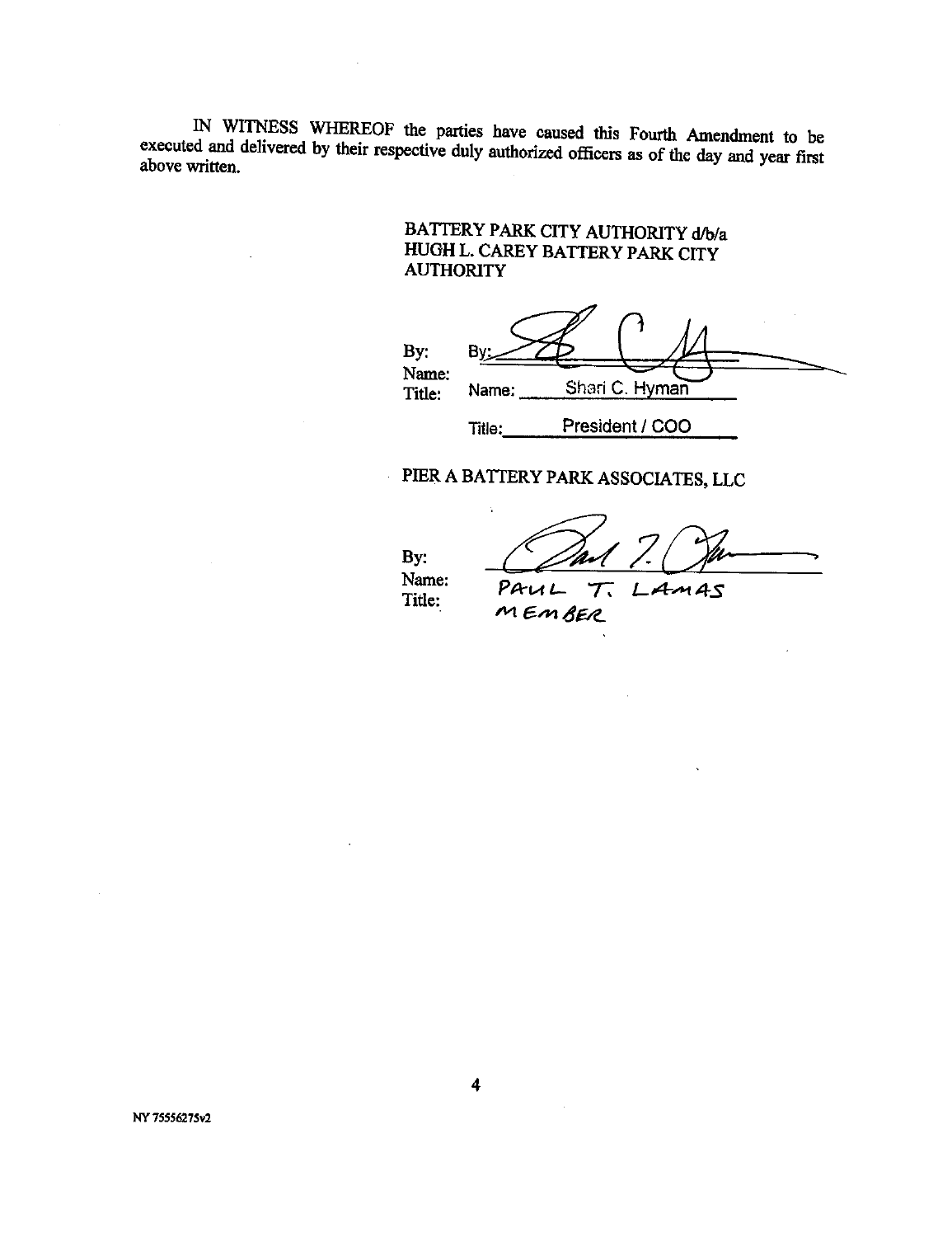## **EXHIBIT A**

# RECONCILIATION PAYMENT

 $\bar{z}$ 

 $\bar{z}$ 

 $\hat{\mathcal{L}}$ 

| Payment for Mechanical System           | \$100,000.00    |
|-----------------------------------------|-----------------|
| Payment Due from BPCA for Late Delivery | \$(108,000.00)  |
| <b>BPCA Work Credits</b>                | \$ (55,898.00)  |
| <b>Security Costs</b>                   | \$146,328.00    |
| <b>Electric Bills</b>                   | \$112,967.00    |
| <b>Elevator Communications</b>          | \$1,275.00      |
| Verizon Phone Charges                   | 1,811.00        |
| Genesys HVAC Remediation Work           | \$<br>86,790.00 |
| Total Due to BPCA                       | 285,273.00      |
|                                         |                 |

 $\ddot{\phantom{a}}$ 

 $\sim$ 

 $\mathcal{A}$ 

 $\bar{\lambda}$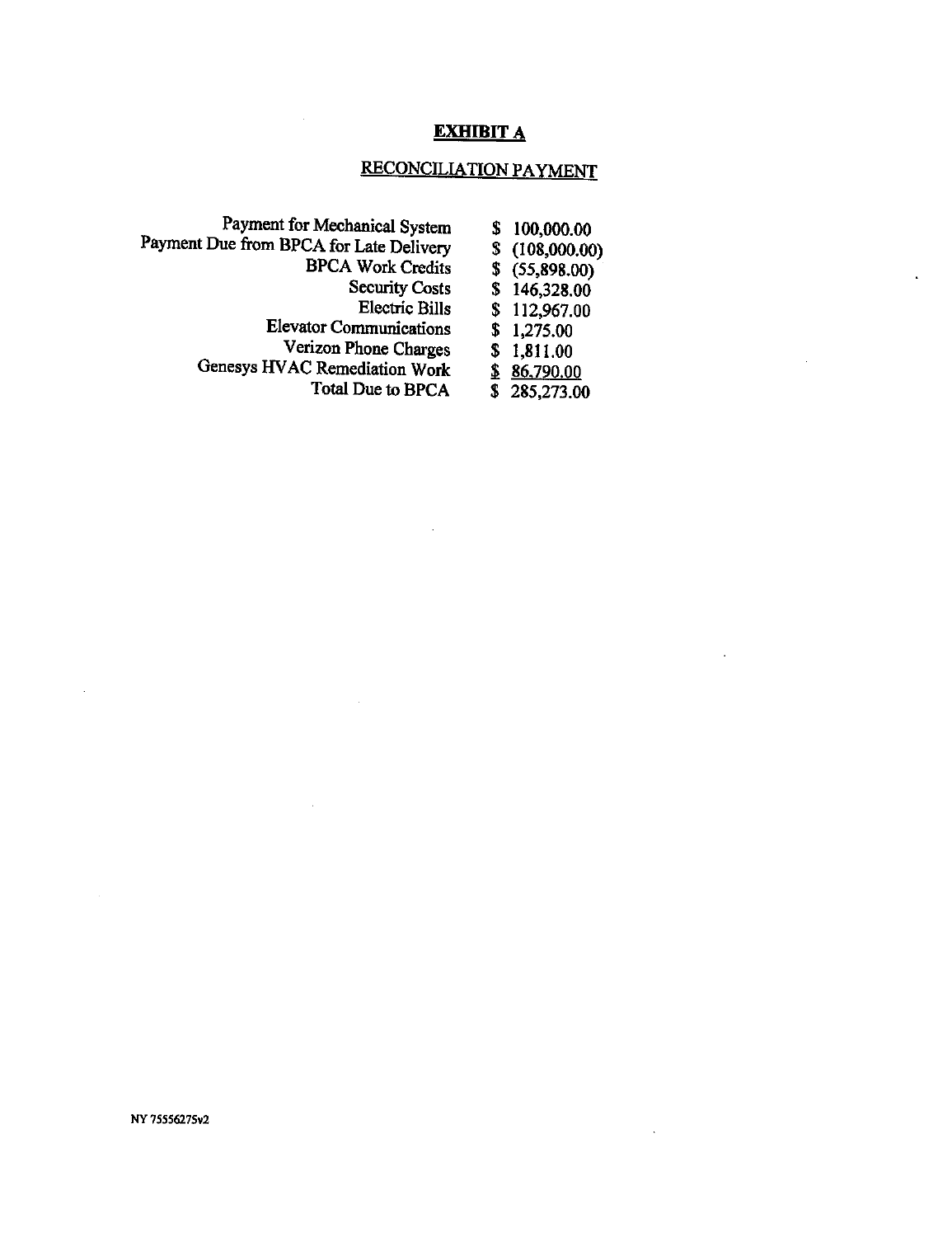# **EXHIBIT B**

# EQUIPMENT RESPONSIBILITY MATRIX

See attached.

 $\mathcal{A}^{\pm}$ 

¥,

÷.

NY 75556275v2

 $\cdot$ 

 $\sim$   $\sim$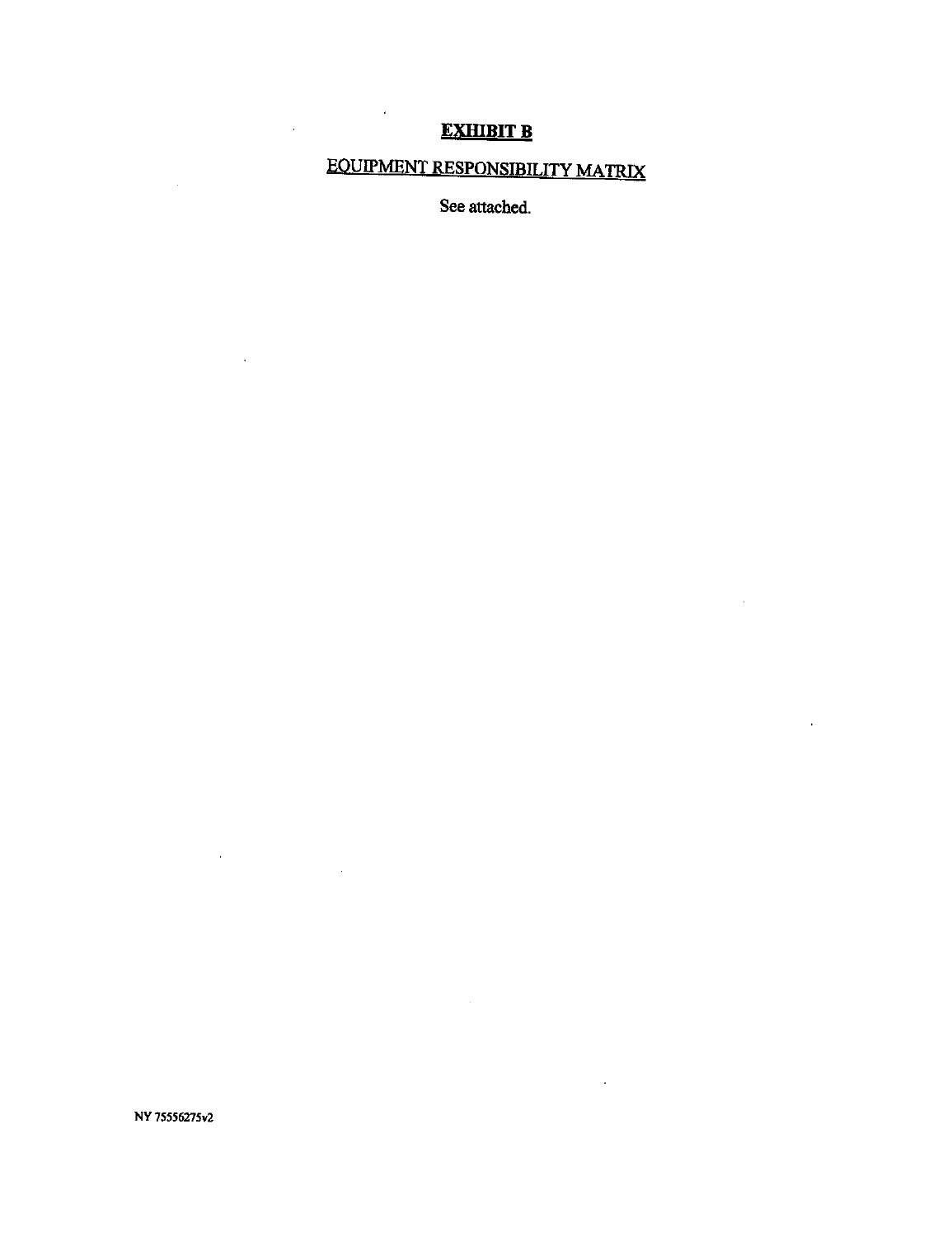### BPCA **Pier A Equipment Responsibility Matrix**

Note: The condenser water and **glycol** system are the same system. It is imperative that the system is operated at the proper level without any loss in pressure or introduction of air. The system is to be maintained at **12** psig. If the building operators/maintenance personnel suspect there  $|$ is a leak in the system, they are to notify BPCA personnel immediately. It is the responsibility of the building operators/maintenance personnel to mainatin the proper **level, glycol** concentration and pressure on the system. The maintenance, **inspection** and **integrity** piping on the exterior of the building is the responsibility of BPCA. The remaining piping is the building operators/maintenance personnel responsibility.

| <b>Equipment Maintained By BPCA</b> |                           |                    |              |              |  |
|-------------------------------------|---------------------------|--------------------|--------------|--------------|--|
| <b>System Type</b>                  | Equipment Type            | <b>Equip Desig</b> | Location     | Areas Served |  |
| Underwater Glycol/Water Array       | Heat Exchanger and Piping | N/A                | Hudson River | CW System    |  |

| Equipment Maintained By the Building Operator and Maintenance Personnel |                               |                    |                        |                        |
|-------------------------------------------------------------------------|-------------------------------|--------------------|------------------------|------------------------|
| <b>System Type</b>                                                      | <b>Equipment Type</b>         | <b>Equip Desig</b> | Location               | <b>Areas Served</b>    |
| Condenser Water System                                                  | Pump                          | $GP-1$             | Attic                  | Condenser Water        |
| Condenser Water System                                                  | Pump                          | GP-2               | Attic                  | Condenser Water        |
| Condenser Water System                                                  | <b>Expansion Tank</b>         | $ET-2$             | Attic                  | <b>Condenser Water</b> |
| Condenser Water System                                                  | Make-Up Tank and Pump         | $MUT-1$            | Attic                  | Condenser Water        |
| Air Delivery and Distribution                                           | <b>Ductwork</b>               | DUCT-1st           | 1st floor              | 1st floor              |
| Air Delivery and Distribution                                           | Ductwork                      | DUCT-2nd           | 2nd floor              | 2nd floor              |
| Air Delivery and Distribution                                           | Ductwork                      | DUCT-3rd           | 3rd floor              | 3rd floor              |
| Air Delivery and Distribution                                           | <b>Ductwork</b>               | <b>DUCT-Attic</b>  | Attic                  | Attic                  |
| Air Delivery and Distribution                                           | Fan                           | $RF-1$             | 3rd floor attic        | WSHP-1                 |
| Air Delivery and Distribution                                           | Fan                           | $RF-2$             | 3rd floor attic        | WSHP-2                 |
| Air Delivery and Distribution                                           | Fan                           | $RF-3$             | 3rd floor attic        | WSHP-3                 |
| Air Delivery and Distribution                                           | Fan                           | $RF-4$             | 3rd floor attic        | WSHP-4                 |
| Air Delivery and Distribution                                           | Fan                           | $RF-5$             | 3rd floor attic        | WSHP-5                 |
| Air Delivery and Distribution                                           | Fan                           | RF-1BCD            | Attic                  | WSHP-1B, 1C, and 1D    |
| Air Delivery and Distribution                                           | Fan                           | RF-4A              | Attic                  | WSHP-4A                |
| Air Delivery and Distribution                                           | Water Source Heat Pump        | WSHP-1             | Attic                  | 1st Floor OB/PS        |
| Air Delivery and Distribution                                           | Water Source Heat Pump        | WSHP-2             | Attic                  | 2nd floor - West       |
| Air Delivery and Distribution                                           | Water Source Heat Pump        | WSHP-3             | Attic                  | <b>1st Floor OB/PS</b> |
| Air Delivery and Distribution                                           | Water Source Heat Pump        | WSHP-4             | Attic                  | 1st Floor OB/PS        |
| Air Delivery and Distribution                                           | Water Source Heat Pump        | WSHP-5             | <b>Attic</b>           | 3rd floor HD HSE       |
| Air Delivery and Distribution                                           | Water Source Heat Pump        | WSHP-1B            | 1st Floor              | 1st Floor OB/PS        |
| Air Delivery and Distribution                                           | Water Source Heat Pump        | WSHP-1C            | 1st Floor              | 1st Floor OB/PS        |
| Air Delivery and Distribution                                           | Water Source Heat Pump        | WSHP-1D            | <b>1st Floor</b>       | 1st Floor OB/PS        |
| Air Delivery and Distribution                                           | <b>Water Source Heat Pump</b> | WSHP-3A            | Attic                  | 1st and 2nd Floor MVA  |
| Air Delivery and Distribution                                           | Water Source Heat Pump        | WSHP-4A            | Attic                  | 1st Floor OB/PS        |
| Air Delivery and Distribution                                           | Water Source Heat Pump        | WSHP-5A            | 2nd Floor              | 2nd Floor PS           |
| Air Delivery and Distribution                                           | Water Source Heat Pump        | WSHP-6             | Elevator Room 104A     | Elevator Room 104A     |
| Air Delivery and Distribution                                           | Water Source Heat Pump        | WSHP-7             | Elevator Room 208A     | Elevator Room 208A     |
| Computer Room AC Units                                                  | A/C Unit                      | CRAC-1             | Inshore building attic | IT room                |
| Computer Room AC Units                                                  | Air Cooled Condensing Unit    | ACCU-1             | <b>Head HSE attic</b>  | CRAC-1                 |
| Controls                                                                | <b>BMS</b>                    | <b>BMS-GEN</b>     |                        |                        |
| Domestic Water                                                          | <b>DHW Expansion Tank</b>     | DHW-ET-1           | Room 401               | Domestic hot water     |
| Domestic Water                                                          | Domestic Water Heater         | $WH-1$             | Room 401               | Domestic hot water     |
| Hot Water System                                                        | <b>Boiler</b>                 | $B-1$              | Attic                  | CW and Space Heat      |
| Hot Water System                                                        | Boiler                        | $B-2$              | Attic                  | CW and Space Heat      |
| Hot Water System                                                        | <b>Expansion Tank</b>         | $ET-1$             | Attic                  | <b>Hot water</b>       |
| Hot Water System                                                        | <b>Plumbing Pump</b>          | $CP-1$             | <b>Room 401</b>        | Hot water circulation  |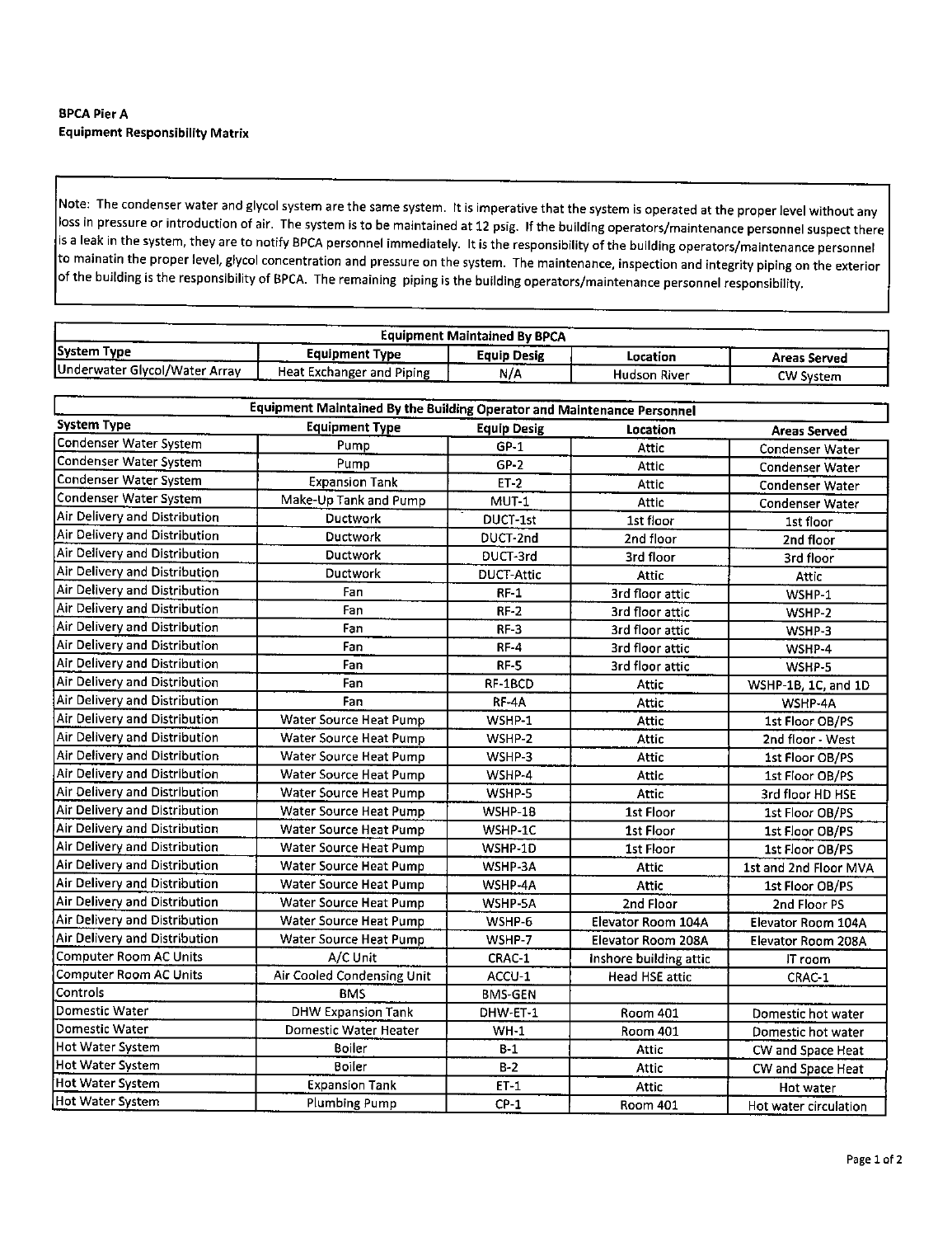| Equipment Maintained By the Building Operator and Maintenance Personnel |                               |                    |                           |                           |
|-------------------------------------------------------------------------|-------------------------------|--------------------|---------------------------|---------------------------|
| <b>System Type</b>                                                      | <b>Equipment Type</b>         | <b>Equip Desig</b> | Location                  | <b>Areas Served</b>       |
| <b>Perimeter Radiation</b>                                              | <b>Perimeter Radiation</b>    | PR-A               | 1st floor perimeter       | 1st floor perimeter       |
| Perimeter Radiation                                                     | Pump                          | HWP-3              | Attic                     | 2nd Floor Radiation       |
| Perimeter Radiation                                                     | Pump                          | HWP-3A             | Attic                     | 2nd Floor Radiation       |
| Piping                                                                  | Piping                        | PIPING-1st         | 1st floor                 | 1st floor                 |
| Piping                                                                  | Piping                        | PIPING-2nd         | 2nd floor                 | 2nd floor                 |
| Piping                                                                  | Piping                        | PIPING-3rd         | 3rd floor                 | 3rd floor                 |
| Piping                                                                  | Piping                        | PIPING-Attic       | Attic                     | <b>Attic</b>              |
| Pre-heat Hot Water                                                      | <b>Heat Exchangers</b>        | $HX-1$             | <b>Attic</b>              | Condenser water system    |
| Pre-heat Hot Water                                                      | Pump                          | $HWP-2$            | Attic                     | Heat pump loop            |
| Pre-heat Hot Water                                                      | Pump                          | HWP-2A             | <b>Attic</b>              | Heat pump loop            |
| Pre-heat Hot Water                                                      | <b>Glycol Feed Equipment</b>  | $GF-1$             | Attic MER                 | Condenser Water Loop      |
| <b>Radiant Heating</b>                                                  | Pump                          | <b>HWP-1</b>       | Attic                     | Radiation                 |
| <b>Radiant Heating</b>                                                  | Pump                          | HWP-1A             | Attic                     | Radiation                 |
| <b>Radiant Heating</b>                                                  | <b>Radiant Ceiling Panel</b>  | RCP-1              | See Plans                 | See Plans                 |
| <b>Radiant Heating</b>                                                  | <b>Radiant Ceiling Panel</b>  | RCP-2              | See Plans                 | See Plans                 |
| <b>Radiant Heating</b>                                                  | <b>Radiant Floor Manifold</b> | $M-1$              | See Plans                 | See Plans                 |
| <b>Radiant Heating</b>                                                  | <b>Radiant Floor Manifold</b> | $M-2$              | See Plans                 | See Plans                 |
| <b>Radiant Heating</b>                                                  | Radiant Floor Manifold        | $M-3$              | See Plans                 | See Plans                 |
| <b>Radiant Heating</b>                                                  | <b>Radiant Floor Manifold</b> | $M-4$              | See Plans                 | See Plans                 |
| <b>Radiant Heating</b>                                                  | <b>Radiant Floor Manifold</b> | $M-5$              | See Plans                 | See Plans                 |
| <b>Radiant Heating</b>                                                  | Radiant Floor Manifold        | $M-6$              | See Plans                 | See Plans                 |
| <b>Radiant Heating</b>                                                  | Radiant Floor Manifold        | $M-7$              | See Plans                 | See Plans                 |
| Sewage System                                                           | Plumbing Pump                 | $EP-1$             | Elevator pit              | Elevator sump pump        |
| Sewage System                                                           | <b>Plumbing Pump</b>          | $SE-1$             | Sewage room               | Sewage ejector            |
| Supply and Exhaust Fans                                                 | Fan                           | $TX-1$             | Inshore building attic    | Restrooms                 |
| Supply and Exhaust Fans                                                 | Fan                           | $GX-1$             | Inshore building attic    | Rooms 102 & 104           |
| <b>Supply and Exhaust Fans</b>                                          | Fan                           | $EF-1$             | Pier shed attic           | West elevator shaft       |
| Supply and Exhaust Fans                                                 | Fan                           | $EF-2$             | Pier shed attic           | West elevator MER         |
| Supply and Exhaust Fans                                                 | Fan                           | $EF-3$             | Inshore building attic    | East elevator shaft       |
| Supply and Exhaust Fans                                                 | Fan                           | $EF-4$             | Inshore building attic    | East elevator MER         |
| <b>Supply and Exhaust Fans</b>                                          | Fan                           | $TF-1$             | 2nd Floor Electrical Room | 2nd Floor Electrical Room |
| <b>Terminal Heating</b>                                                 | <b>Cabinet Unit Heater</b>    | $CUH-1$            | 1st floor-HD HSE          | Hallway 101               |
| <b>Terminal Heating</b>                                                 | <b>Cabinet Unit Heater</b>    | CUH-2              | 1st floor-HD HSE          | Stair 1 & 4               |
| <b>Terminal Heating</b>                                                 | <b>Cabinet Unit Heater</b>    | CUH-3              | 1st floor- HD HSE         | <b>Stair 2 &amp; 3</b>    |
| <b>Terminal Heating</b>                                                 | Unit Heater                   | $UH-1$             | 1st floor head HSE        | Mech/Plumb RM 102         |
| <b>Terminal Heating</b>                                                 | Unit Heater                   | $UH-2$             | 1st floor head HSE        | Recycling RM 104          |

 $\sim 10^6$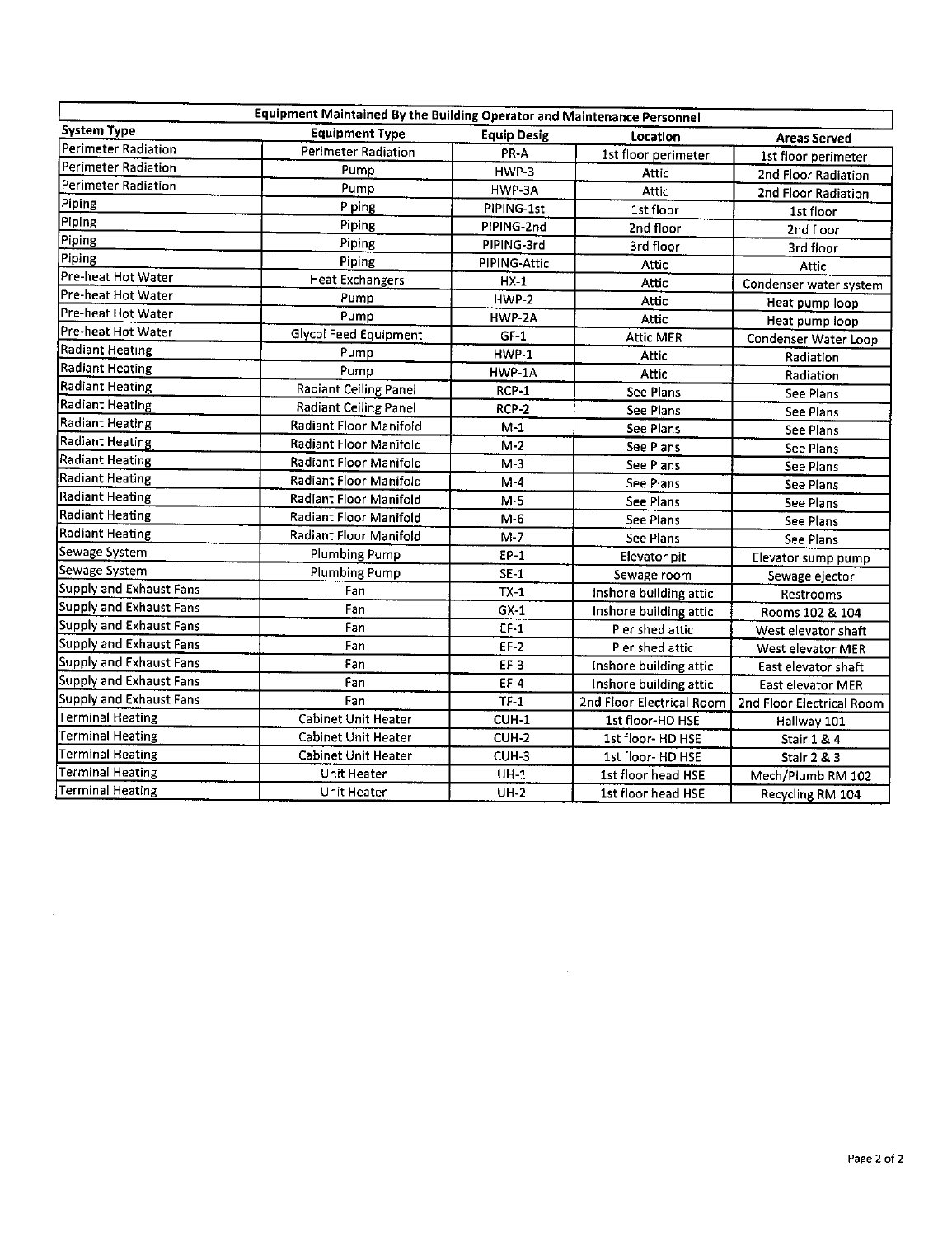## **EXHIBIT C**

# LICENSE AGREEMENT WITH ALLIANCE FOR DOWNTOWN NEW YORK

See attached.

 $\frac{1}{2}$ 

NY 75556275v2

 $\bar{z}$ 

 $\bar{z}$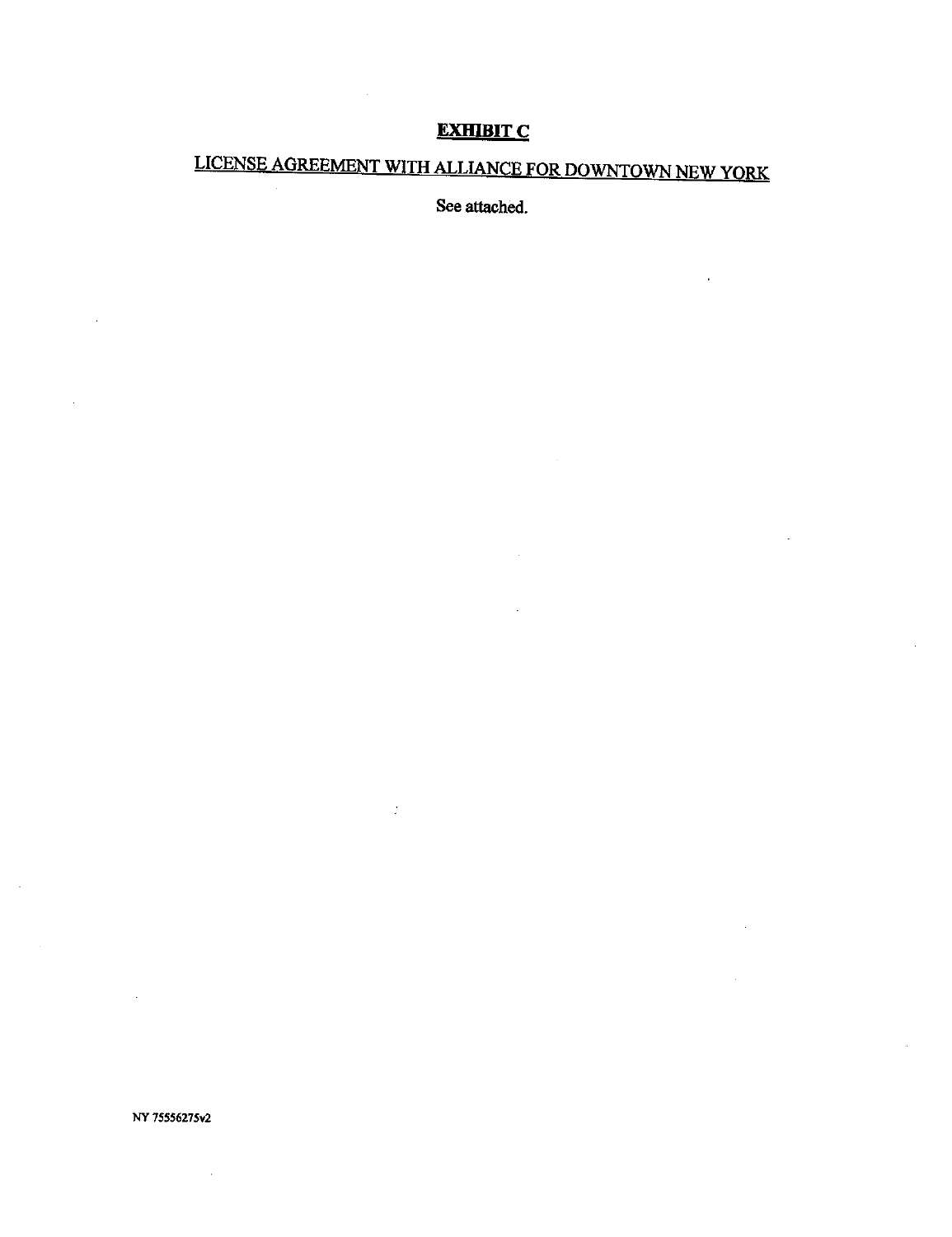### LICENSE **AGREEMENT**

**LICENSE AGREEMENT** (the "Agreement"), made as of the  $/1/h$  day of March, 2015, between PIER A BATTERY PARK ASSOCIATES, LLC, a Delaware limited liability company, with an address at c/o HPH, 93 Pearl Street, New York, New York 10004 ("Licensor") and **ALLIANCE FOR DOWNTOWN NEW YORK, INC.**, a New York not-for-profit corporation, with **an** address 120 Broadway, Suite 3340, New York, New York 10271 ("Licensee").

### WITNESSETH:

WHEREAS, The City of New York (the " $City$ ") is the landlord of that certain threestory, 38,725 square foot building located at the southwestern tip of Lower Manhattan known as Pier A ("Pier  $A$ "), together with the promenade which surrounds the building on three (3) sides (the "Promenade"), and an upland plaza (the "Plaza") immediately adjacent to the building (collectively, the "Pier A Property"), which it has leased to the Battery Park City Authority d/b/a Hugh L. Carey Battery Park City *Authority* ("BPCA"), **a** New *York* State agency with its principal place of business at 200 Liberty Street, New York, NY 10281 pursuant to **a** lease agreement (the "City Lease"); and

WHEREAS, **BPCA** has entered into an **Agreement** of Lease sublease with **Licensor,** dated as of March 9, 2011, as amended by First Amendment to Agreement of Lease, dated as of June 1, 2011, and as further amended by Second Amendment to Agreement of Lease, dated as of August 1, 2013 (as the same may be hereafter amended from time to time, the "BPCA Lease"), allowing Pier *A* Associates to build, operate, manage and maintain various food establishments at Pier *A* and to build, operate manage and maintain a visitor's center in a portion of the space located within the Plaza area; and

**WHEREAS,** Licensee desires to license and utilize a portion of the space located within the visitor center (the "Visitor's Center") en the ground floor at **the** eastern end of Pier A and cousisting of a desk, **counters** and other improvements as described herein to **be** constructed and designated by Licensor (the "Licensed Space"); and

WHEREAS, Licensor is **agreeable** to granting **to** Licensee a license to use the **Licensed** Space for such purpose, **on the** *terms* and conditions hereinafter set forth.

NOW, THEREFORE, in consideration of Ten Dollars (\$10,00) and for other good and *valuable* consideration, the mutual receipt and legal sufficiency of which are hereby acknowledged, the parties hereto do hereby agree as follows:

I. **Grant of** License. Licensor does hereby grant to Licensee atemporary license to access and use the Licensed Space, at no cost, for the operation and management of a public visitor's center at the Pier *A* Property by the Alliance for Downtown New York, Inc., subject to the terms and conditions of this Agreement, and no other purpose. Licensee acknowledges **and** agrees that the balance of the Visitor's Center not licensed to Licensee hereunder may be used by Licensor for the sale of coffee, drinks, food, merchandise, or any other purpose, or may be licensed to third parties, such as New York *Water* Taxi, in either case on such terms and conditions as Licensor may desire or grant to such third parties from time to time in Licensor's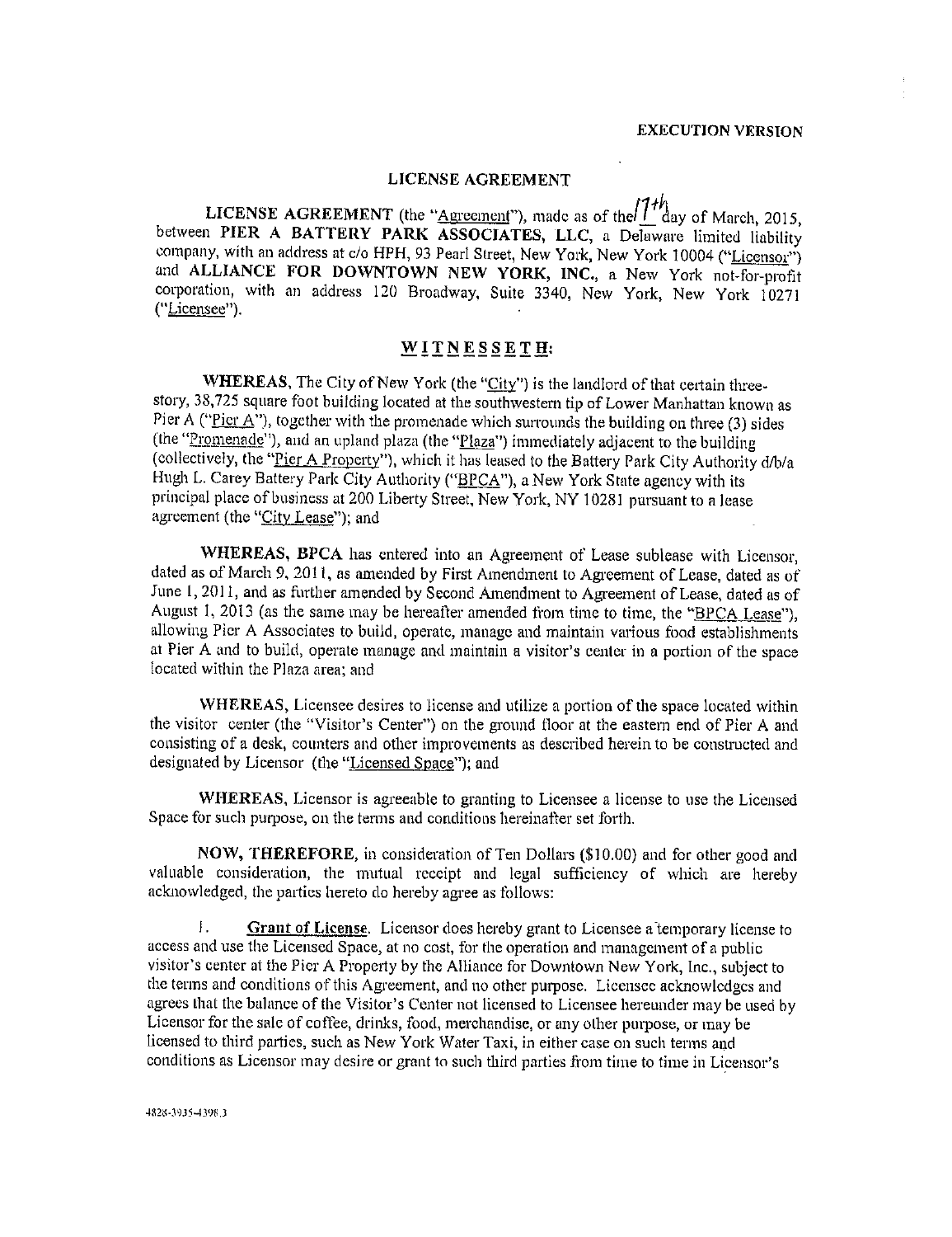sole and absolute discretion. Licensee agrees to cooperate and coordinate its use of the Licensed Space with Licensor and any other licensee of the Visitor's Center and at all times use the Licensed Space in a manner so as not to unreasonably interfere with Licensor's or other licensees use of the Visitor's Center. Licensor shall use reasonable efforts to ensure that other licensees of the Visitor's Center do not unreasonably interfere with Licensee's use of the Licensed Space.

2. **Term.** The tenn of this Agreement shall commence on the date Licensor delivers possession of the Licensed Space to Licensee (the "Commencement Date") and shall expire on the earlier to occur of the expiration or termination of the BPCA Lease (the "Expiration Date"), unless sooner terminated in accordance with the terms hereof or pursuant to law. The term of this *Agreement* may be renewed or extended upon mutual agreement of Licensor and Licensee.

3. Early Termination. Licensor or Licensee shall have the right to terminate this Agreement on not less than thirty (30) days prior written notice to the other party for any reason or no reason.

### 4. Permitted Use: Use by Licensor.

(a) Licensee shall have access to the Licensed Space, subject to closure of the Plaza or other limitations imposed by Licensor, seven (7) days per week, three hundred sixty-five (365) days per year. Licensee shall be responsible for staffing the Visitor's Center and anticipates operating it with at least one  $(1)$  person daily, including weekends, for not less than eight (8) hours daily; provided, however that the Visitor's Center shall not be required to be open on *Thanksgiving* Day, Christmas Day and New Year's *Day* or other days that Licensee is unavoidably not able to provide service, including inclement weather. Licensee shall use the Licensed Space solely for the purpose of operating and maintaining a public information/visitor's center. *All* displays in connection therewith shall be in good taste and shall be in a style and manner consistent with the appearance and character of the Pier A operation maintained by Licensor. Licensor may prohibit the display of items that it deems, in its reasonable discretion, to be (i) in violation of the BPCA Lease, (it) in bad taste, or (iii) inconsistent with *the* appearance and character of the Pier A operation maintained by Licensor.

 $(b)$  Notwithstanding the provisions of Section  $4(a)$ , Licensor shall have the right to use or Iieense the Licensed Space for other uses during any period that Licensee is not operating within the Licensed Space. Licensee shall provide Licensor with a schedule of Licensee's expected hours of operation (which may be updated from time to time) and Licensor may rely on the then cun'ent schedule in making an'angement to use or otherwise license the Licensed Space outside of Licensee's scheduled hours of operation. Licensee shall not be required to remove any of Licensee's materials or equipment during any period that the Licensed Space is used by Licensor.

5. Construction; Initial Fit Out. Licensor shall be responsible, at Licensor's sole cost and expense, for construction of the Visitor's Center pursuant to plans and specifications prepared by Licensor in its sole and absohlte discretion. Licensor shall also be responsible for providing, at its own expense, and tbr use by the Licensee, counters and a desk within the Visitor's Center, as well as an internet service interconnectioo point, a telephone line, a telephone extension wiflfin the Pier *A* telephone system, and a desktop telephone unit. Licensee

J.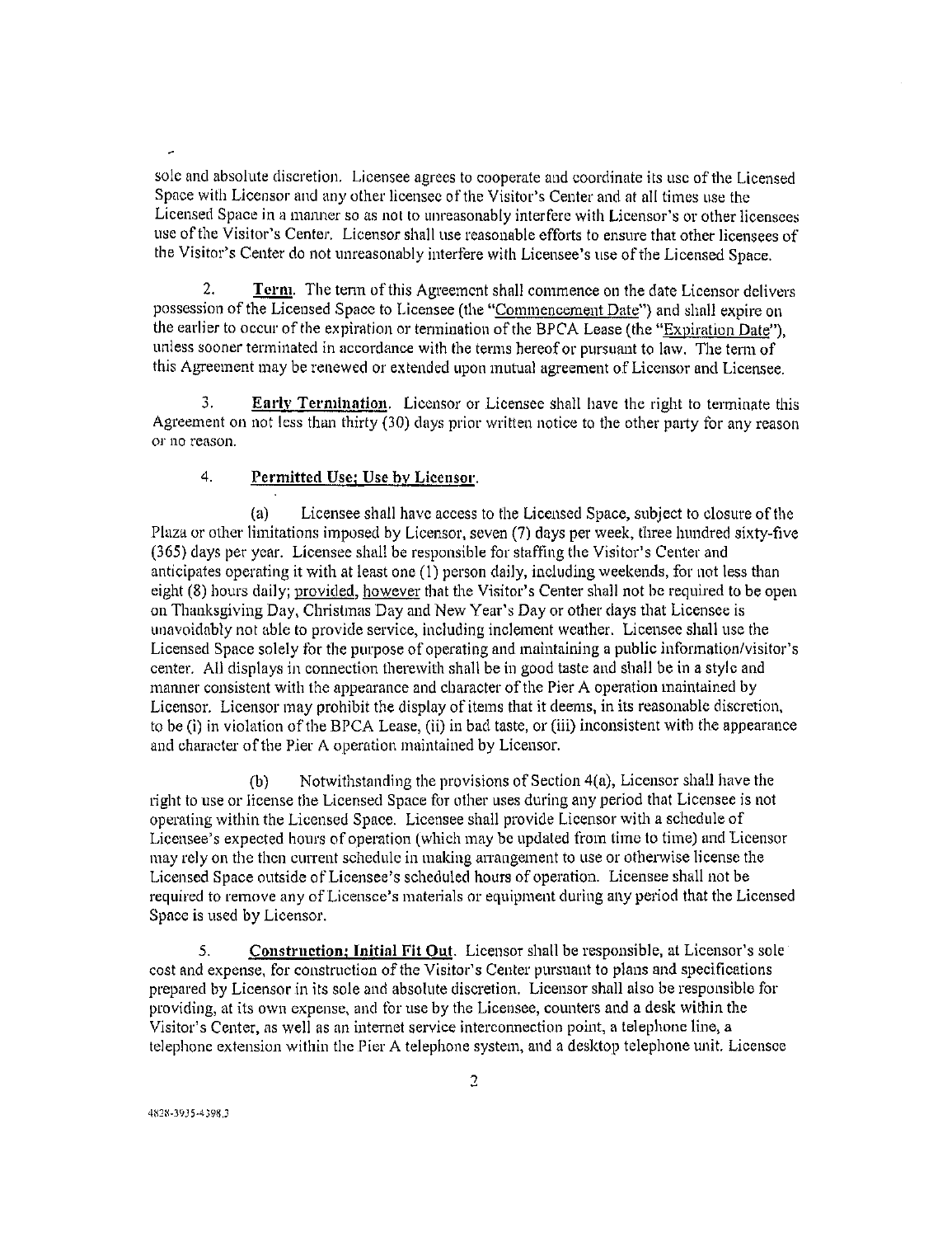shall provide at its own expense the following office equipment and furnishings as needed for its operations within the Visitors Center: (w) a computer with monitor, a wall mounted monitor provided by Licensee (but attached to the wall by Licensor), tablet computers, a printer/copier/scanner/flax machine, (x) office furnishings including chairs and/or stools, and colhtteral holders for *Lower* Manhattan brochures, guides and map, which will be distributed at the Visitors Center, (y) miscellaneous office supplies; and (z) equipment needed to provide WiFi service or connect to internet service. Licensor shall provide Licensee with password access to the Licensor's *WiFi* portal at no cost to Licensee, but shall have no obligation to provide WiFi service to Licensee.

6. Services. Licensor shall, at Licensor's sole cost and expense, provide basic cleaning, vacuuming, garbage removal, maintenance services, electric heating and air conditioning to the Visitor's Center for normal use during such hours and in such reasonable quantities as Licensor shall determine ("Basic Services"); provided, however, Licensee shall be responsible, at Licensee's sole cost and expense, (i) to deposit any trash generated by Licensee in trash receptacles within the Visitor's Center designated by Licensor, and (ii) for sponge-cleaning the counters in the Licensed Space on a daily basis.

7. End of Term. Upon any termination of this Agreement, whether by lapse of time or otherwise, or upon any revocation of Licensee's license herein granted (such termination or revocation, the "Termination"), Licensee shall immediately cease all use of the Licensed Space. and all services furnished hereunder. For each and every month or portion thereof beyond the first ten (10) days following any Termination that Licensee continues use of the Licensed Space or any of the services fla'nished hereunder after the Termination, without the express written consent of Licensor, Licensee shall pay Licensor an amount equal to the fair market rental value of the Licensed Space for each month or portion thereof that Licensee continues such use. Licensee further agrees to indemnify and save Licensor harmless from and against all claims, incidental and consequential damages, liabilities, costs and expenses (including, without limitation, attorneys' fee and disbursements) resulting from delay by Licensee in discontinuing its use of the Licensed Space or in enforcing Licensor's rights to cause such continued use to be terminated.

8. Additional Covenants. Licensee covenants and warrants:

(a) at Liceusee's sole cost and expense and except as expressly provided in this Agreement, to keep the surface areas of desks and counters used by Licensee clean and to not cause any physical damage to the Licensed Space or the furnishings therein (other than reasonable wear and tear), and to quit, surrender and deliver up the Licensed Space and other related areas to Licensor upon the Termination of this Agreement in as good and proper order and condition as at the commencement of the term hereof, reasonable wear and tear excepted (and the provisions of this clause (a) shall survive the expiration or earlier termination of this Agreement);

(b) at Licensee's sole cost and expense, to comply promptly with (i) all present and future laws, orders, ordinances, rules, regulations and requirements of, and to keep (or promptly compensate Licensor for its keeping) in full force and effect all permits and licenses required pursuant to, all federal, state, municipal and local governments and their departments,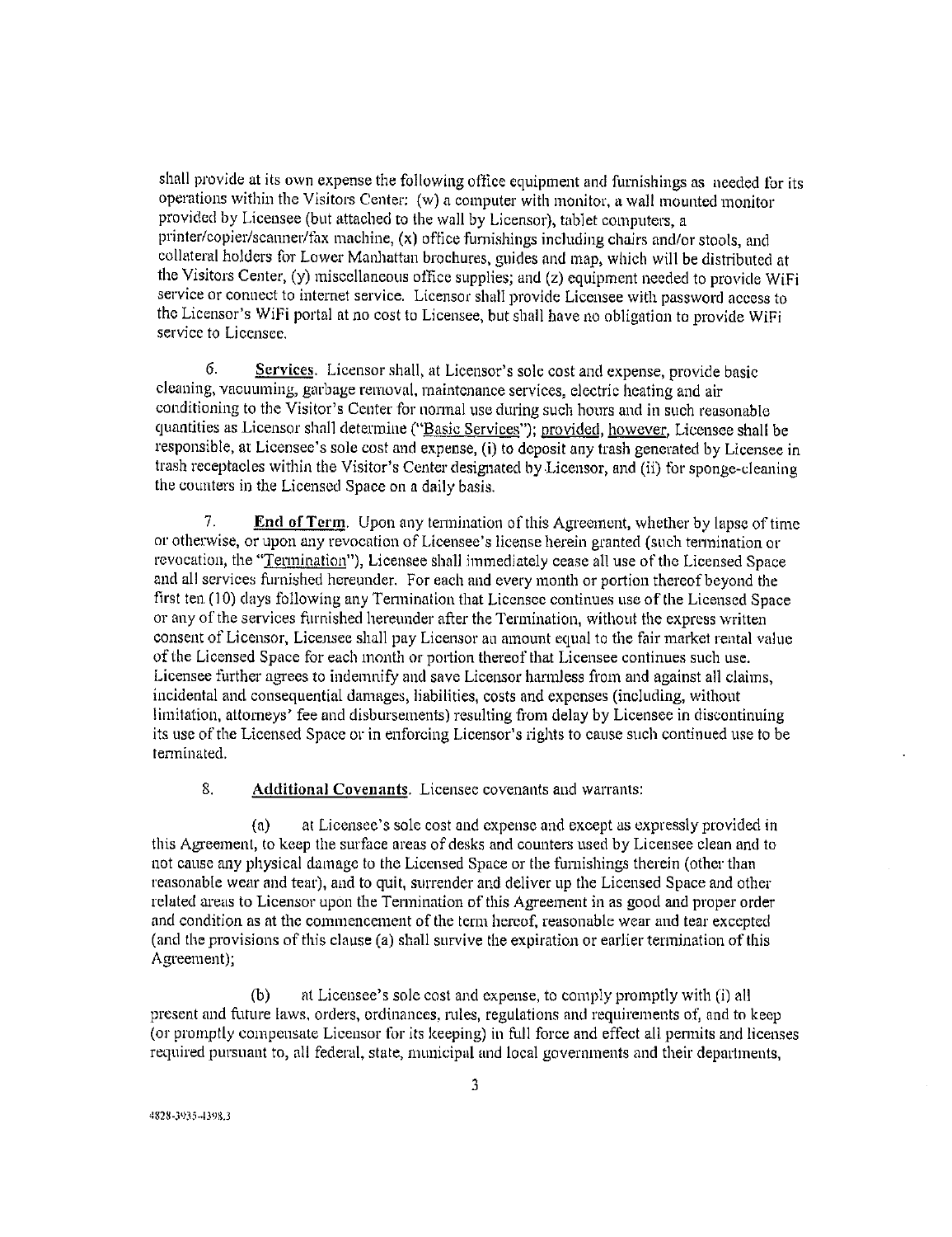agencies, commissions, and offices or any other governmental body (including BPCA) exercising jurisdiction over the Licensed Space or the Visitor's Center, and (ii) all orders, rules, regulations and requirements of any public or private entity setting rates and requirements related to fire insurance; provided that such compliance is required by reason of Licensee's specific use of the Licensed Space;

(c) not to use the Licensed Space for any immoral or illegal use or any use which will, in Licensor's reasonable opinion, impair the character of Licensor or of the Premises;

(d) not to make any alterations or other changes to the Visitor's Center or the Licensed Space without *Licensor's* prior written consent; and

(e) not to damage or deface the furnishings, walls, floors or ceilings, or make holes for the hanging of pictures, or make or suffer to be made any waste, obstruction or unlawful, improper or offensive use of the Licensed Space or cause damage to any part of the Visitor's Center or Licensor's property or disturb the quiet enjoyment of'any other licensee, or occupant of the Visitor's Center.

9. Repairs and **Insurance.** (a) Licensor will have the right, at any time and from time **to** time, to enter the Licensed Space for purposes of inspection, to make such repairs and **to** make alterations as Licensor reasonably deems necessary. The cost of any such repair resulting from Licensee's damage to the Licensed Space, or the desk and cabinetry therein, reasonable wear and tear excepted, shall be reimbursed by Licensee to Licensor upon demand.

(b) At all times during the term of this Agreement, Licensee shall maintain, at its sole cost and expense, for the mutual benefit of Licensor, BPCA, the City, New York City Economic Development Corporation ("NYCEDC"), Apple Development Corp. ("EDC's \_"), and Licensee, the insurance coverages required to be maintained by *Licensor* as Tenant under the BPCA Lease. A copy of the relevant pages from the BPCA Lease containing such insurance coverage requirements is attached hereto as Exhibit A. All such policies of insurance shall name Licensor, BPCA, the City, NYCEDC and EDC's Agent as additional insured, and provide that *Licensor* shall receive at least thirty (30) days prior written notice of any modification, reduction or cancellation thereof. Upon the execution of this Agreernent, and as raay be reasonably requested fi'om **time** to **time,** Licensee shall furnish *Licensor* with a certificate of insurance evidencing the coverages described herein. Licensee acknowledges that it is Licensee's responsibility to maintain insurance to cover all risks at Licensee's sole cost and expense,

10. Indemnity. (a) Licensor and its respective members, agents and employees shall not, to the fullest extent permitted by law, be liable for any damage or claim with respect to any injury to person or damage to, or loss or destruction of any property of Licensee, its employees, authorized persons or invitees due to any act, omission **or** occurrence in **or** about the Visitor's Center or the Plaza, except if such injury, damage or destruction is *the* result of Licensor's negligence or willful misconduct. *Licensee* waives all right of recovery against such entities or individuals for any such damage **or** claim.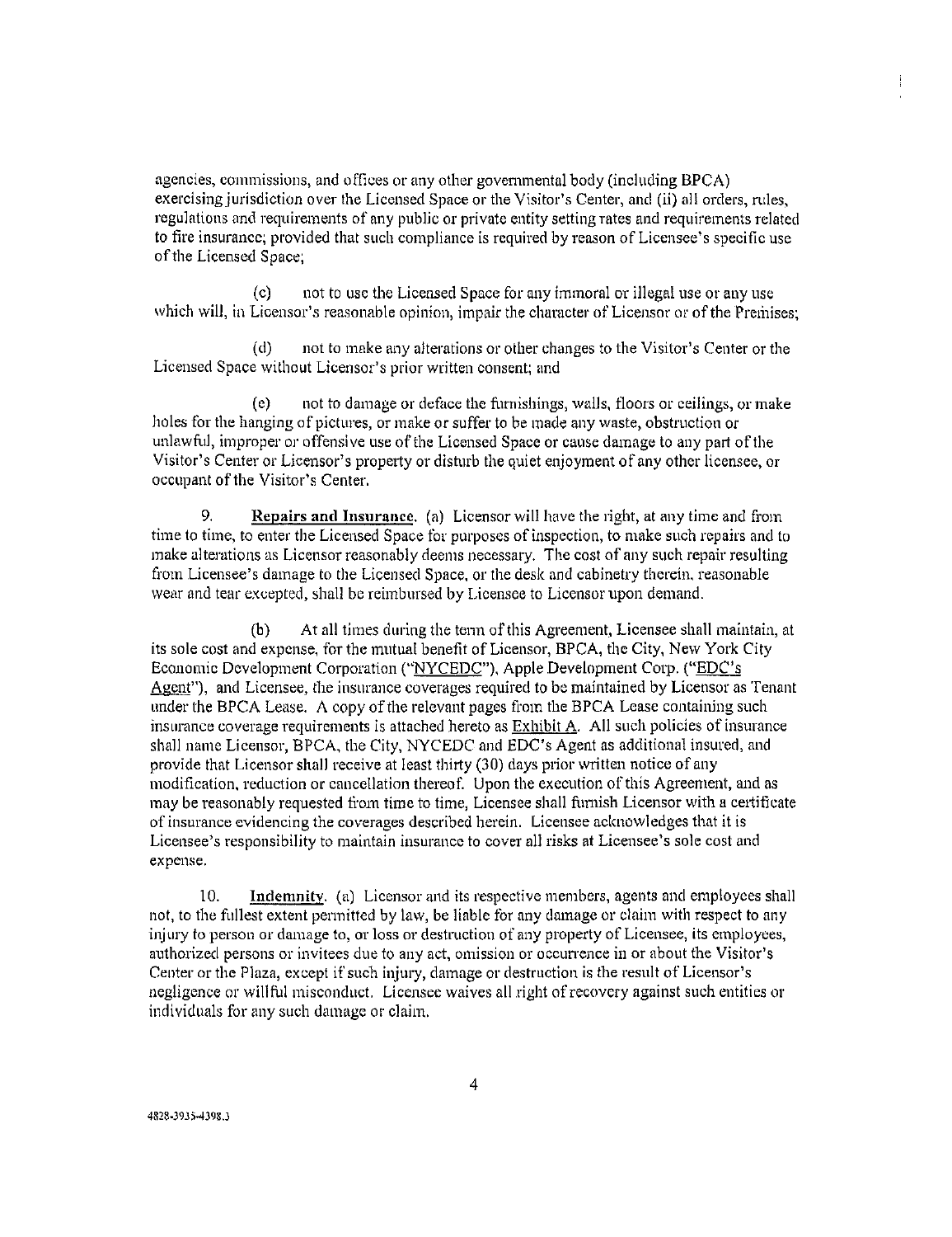$(b)$ Without limitation of any other provision hereof, each party hereto hereby agrees to indemnify, defend and hold harmless the other, and such other party's partners. officers, directors, employees, shareholders, agents and representatives from and against any liability to third parties arising out of, in the case of Licensee as an indemnifying party, Licensee's use and occupancy of the Licensed Space by its agents, employees and contractors or any negligent act or omission or willful misconduct of Licensee or Licensee's officers, directors, employees, shareholders, partners, agents, representatives, or contractors with respect to the Licensed Space, and, in the case of Licensor as an indemnifying party, any negligent act or omission or willful misconduct of Licensor or Licensor's officers, directors, employees, shareholders, members, partners, agents, representatives, or contractors. Subject to the foregoing, Licensee assumes all risk of loss with respect to all personal property of Licensee, its agents, employees and contractors, within or about the Visitor's Center.

If the Visitor's Center is made unusable, in whole or in part, by fire or other casualty, as determined by Licensor, Licensor may, at its option, terminate the Agreement upon notice to Licensee, effective upon such casualty.

 $11.$ **Default.** (a) Licensee shall be deemed to be in default under this Agreement if Licensee defaults in the prompt and full performance of any other provision of this Agreement and any such default continues in excess of ten  $(10)$  business days after written notice by Licensor.

 $(b)$ If Licensee is in default hereunder beyond all applicable notice and cure periods (if any), Licensor shall have the option, without any additional notice or demand whatsoever and without limitation to Licensor in the exercise of any other remedy at law or in equity, to terminate this Agreement and the license granted hereunder. Thereafter, Licensor may enter into the Licensed Space or such other space occupied by Licensee, and, following ten (10) days prior written notice to Licensee during which period Licensee shall be provided access to the Licensed Space for the purpose of removing its materials and equipment, dispose of the any materials or equipment remaining in the Licensed Space.

 $(c)$ Licensee shall pay all costs and expenses, including reasonable attorneys' fees, expended or incurred by Licensor in connection with the enforcement of this Agreement. the collection of any sums due hereunder, any action for declaratory relief in any way related to this Agreement or the protection or preservation of any rights of Licensor hereunder.

Rules and Regulations. Licensee shall comply with all Rules and Regulations of  $12.$ Licensor, as provided on Schedule 1 attached hereto, and with all of the terms and conditions of the City Lease and the BPCA Lease, all as the same may be modified from time to time, and any additional schedules that may be attached hereto or thereto are expressly made a part of this Agreement.

No Equipment. Licensee shall not be permitted to install any machinery,  $13.$ equipment or other property in or upon the Licensed Space, nor may Licensee alter, add to or modify any equipment located in or around the Licensed Space, without the prior written approval of Licensor in each instance not to he unreasonably withheld or delayed.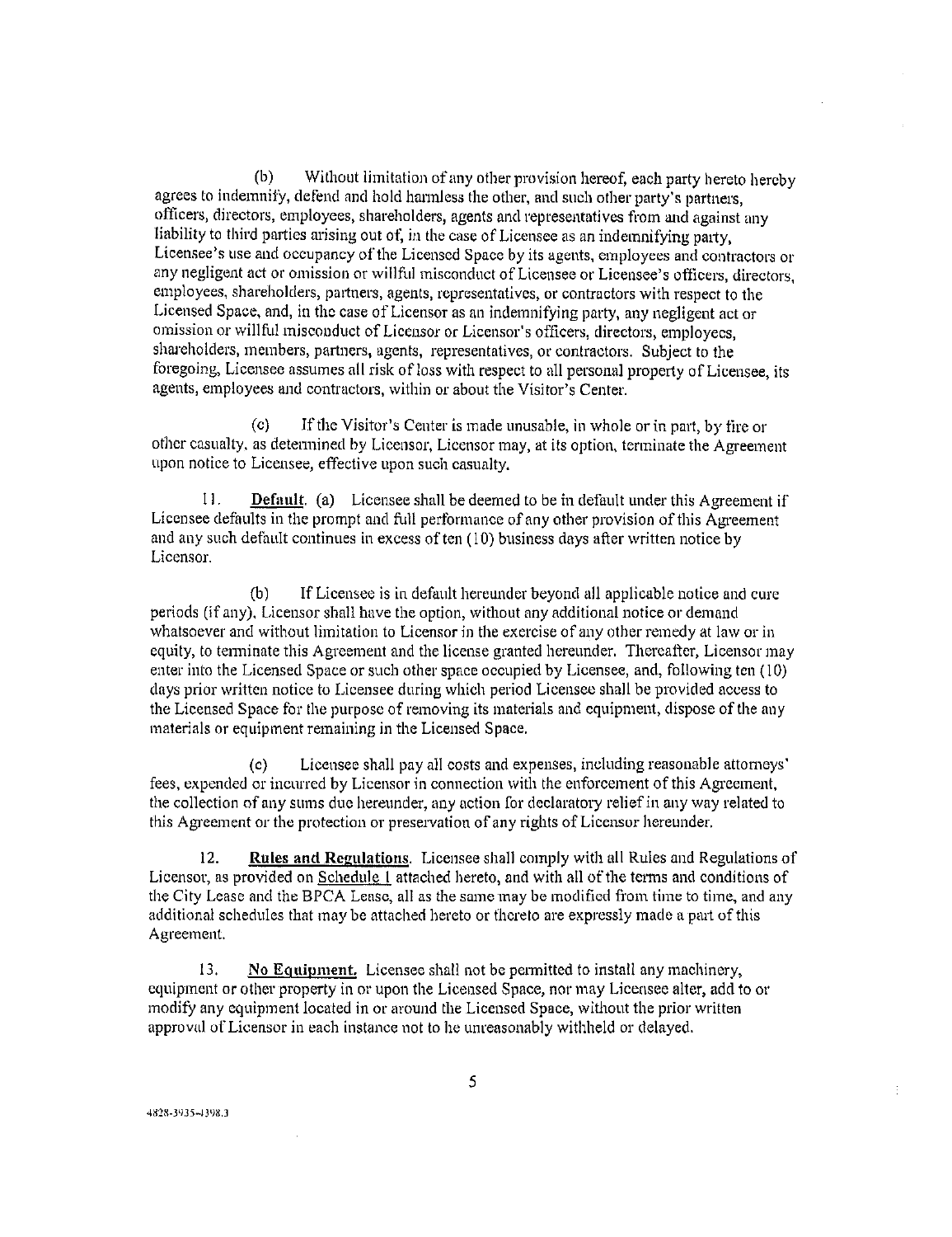14. Notices. Any and all notices which are or may be required to be given pursuant to the terms of this Agreement shall be (i) addressed to the individuals signing this Agreement (or their successors) for the parties at their addresses set forth in the preamble to this Agreement or such other address as may be provided by either of the Parties by written notice to the other party, (ii) in writing and (iii) shall be delivered by hand or by nationally recognized overnight courier to the parties at the respective addresses first set forth above with a copy of any such notice to Licensee's General Counsel. All notices given hereunder shall be deemed given when actually received or when delivery is refused.

15. No **Waiver.** The failure **of** either party to insist in any **one** or more **instances** upon the strict perfomrance **of** any **one or** marc **of** the agreements, terms, covenants, conditions **or** obligations of this Agreement, m to exercise any right, remedy or election herein **contained,** shall not be construed as a waiver or relinquishment for the future performance of same or of the right to exercise such election.

16. No Assignment. Licensee shall have no right to transfer (whether by operation of law or otherwise), assign, mortgage, pledge or in any manner encumber its interest in this Agreement or to sublicense the whole or any part of the Licensed Space or to permit any other person or entity to occupy the Licensed Space or use Licensor's support services, for any purpose whatsoever, without the express prior written consent in each instance of Licensor which may be withheld or denied in Licensor's sole discretion. The granting of such consent by Licensor to any of the foregoing shall not release or relieve Licensee from obtaining the further consent of Licensor to any further *transfer,* assignment, mortgage, pledge, encumbrance or sublicense or permission for another to use the Licensed Space. No consent by Licensor shall release or relieve Licensee from any obligations on its part to be performed hereunder.

17. No Liability Fro' Failure **to** Provide Services. Licensor shall not be liable to Licensee for any loss, damage or expense which Licensee may sustain or incur if either the quantity, quality or character **of** the Basic Services is changed or is no longer avaiI\_ible for Licensee's requirements or is changed in order to pemrit repairs, alterations or improvements to be made to the Basic Services.

18. **BPCA Consent,** Notwithstanding anything to the contrary contained in this Agreement, the effectiveness **of** this Agreement shall be subject to **obtaining** the consent of the BPCA under the BPCA Lease.

19. No Amendments. This Agreement may not be changed, modified, supplemented or *tenninated* orally, nor may any obligations hereunder be waived, except by an instrument executed by the parties hereto.

20. No Lease or Joint Venture. This Agreement shall not be deemed a lease, partnership agreement, joint venture or any other interest in real property. This *Agq'eement* shall not be construed in any manner so as to give Licensee the rights of a lessee or tenant of Licensor in the Licensed Space. This Agreement merely creates a revocable license to use the Licensed Space in accordance with the express terms hereof without diminution of the legal possession or control thereof by Licensor and shall be revocable at the option of Licensor upon the destruction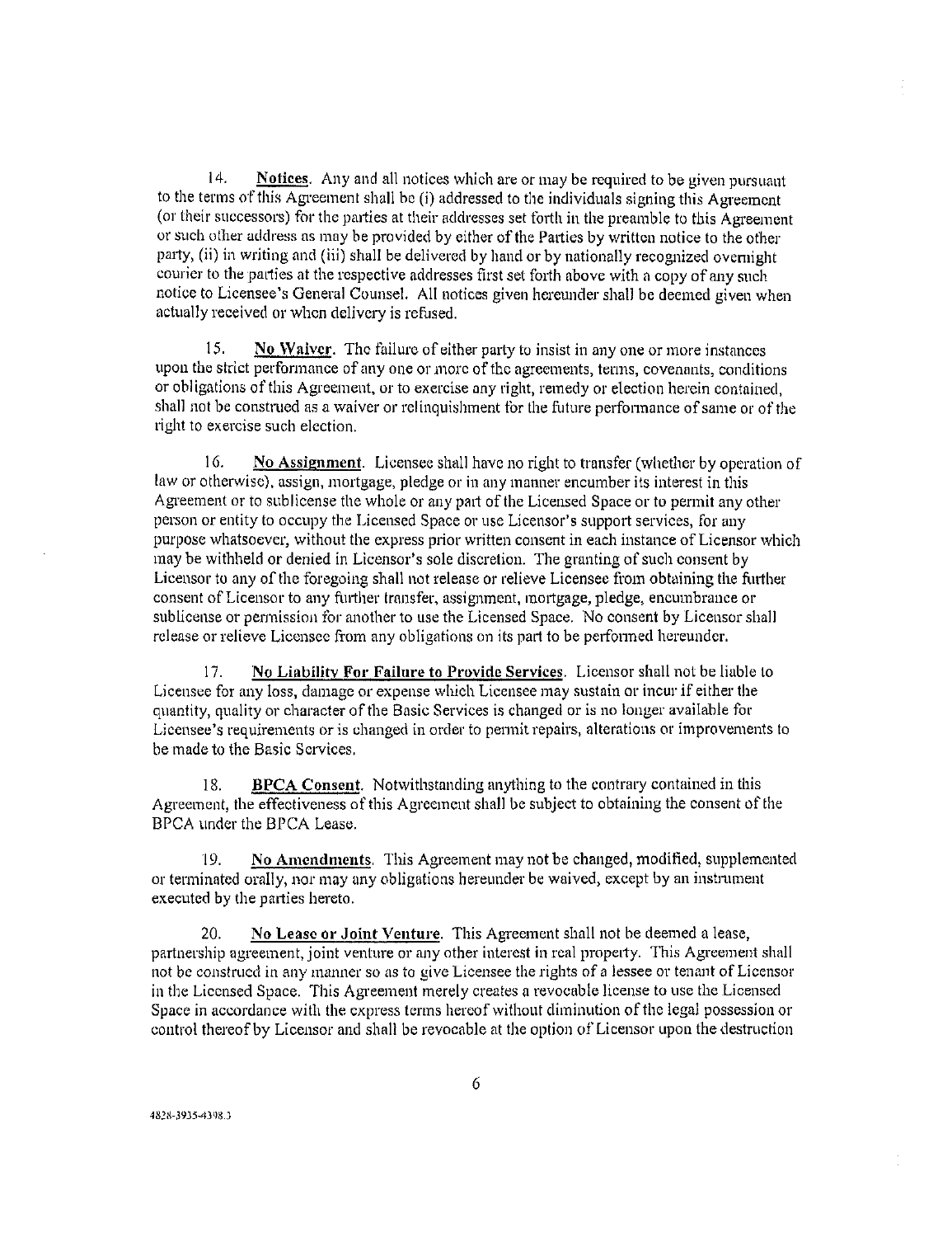of the Visitor's Center or the material breach of Licensee of any term or condition set forth herein.

21. Subordination. This Agreement is subject and subordinate to Licensor's rights, and those of the City under the City Lease, **BPCA** under the BPCA Lease, any mortgagee of Licensor, to and in respect of the Visitor's Center or of the premises comprising the Licensed Space.

22. No Prior Agreements. All understandings and agreements heretofore had between the parties relating to this License are merged in this *Agreement* which alone fully and completely expresses their agreement, and that **the** same is entered into after full investigation, neither party relying upon any statement, representation or warranty not embodied in this Agreement, made by the other. This Agreement shall be binding upon and inure to the benefit of the parties hereto, their respective successors, heirs, personal representatives and assigns.

23, Waiver of **Jury** Trials. Licensor and Licensee hereby waive trial by jury in any action, proceeding or counterclaim brought by the parties hereto against the other on any matters regarding *this* License, the relationship **of** licensor and licensee, Licensee's use of the Licensed Space, **or** the enforcement of any remedy under any statute.

24. **Jnrisdietion\_ Venue.** The laws **of the State of** New York **shall govern** this **Agreement. Licensee** hereby **irrevocably submits to** the jnrisdiction **of** any New York **State or** Federal Court **sitting in** New **York County over any suit, action or proceeding** arising **out** of or **relating to this Agreement. Licensor** may, **at its sole dlseretlon, elect the State of New** York, **New York Count3,, or the United States** of **America,** Federal **District Court** having **jurisdiction** over **New York County, as the venue of any such suit, action or proceeding. Licensee** hereby **irrevocably** waives, **to the fullest extent permitted by law, any objection** it **nmy now or** hereafter have **to such venue as being an inconvenient** thrum.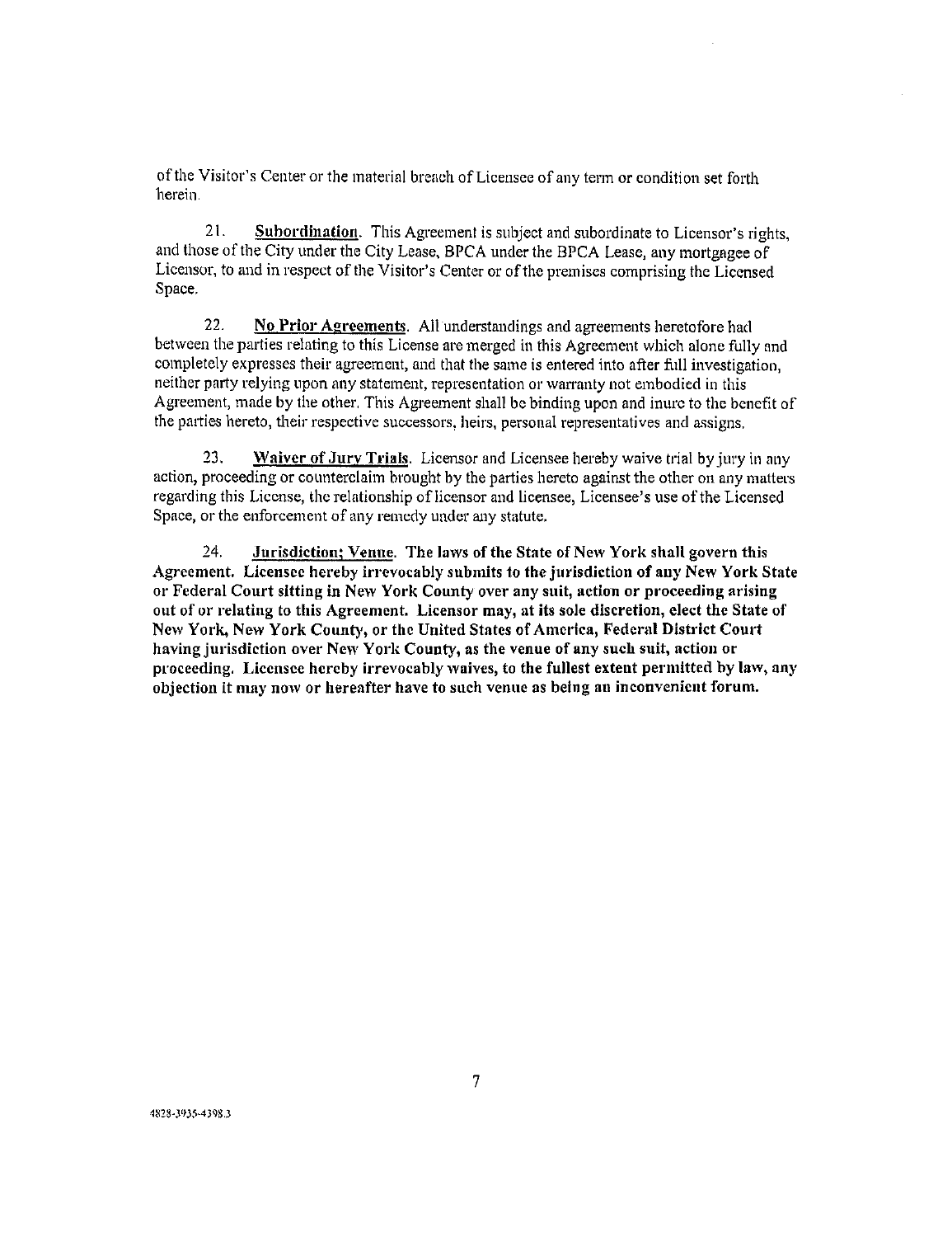IN WITNESS WHEREOF, Licensor and Licensee have executed this Agreement as of the day and year first above written.

LICENSOR:

PIER A BATTERY PARK ASSOCIATES, LLC

By: Nanie: PAU LAMAS Т. Title:

MEMBER

LICENSEE:

ALLIANCE FOR DOWNTOWN NEW YORK, INC.

By:  $\gamma$ 

4828-3935-4398.3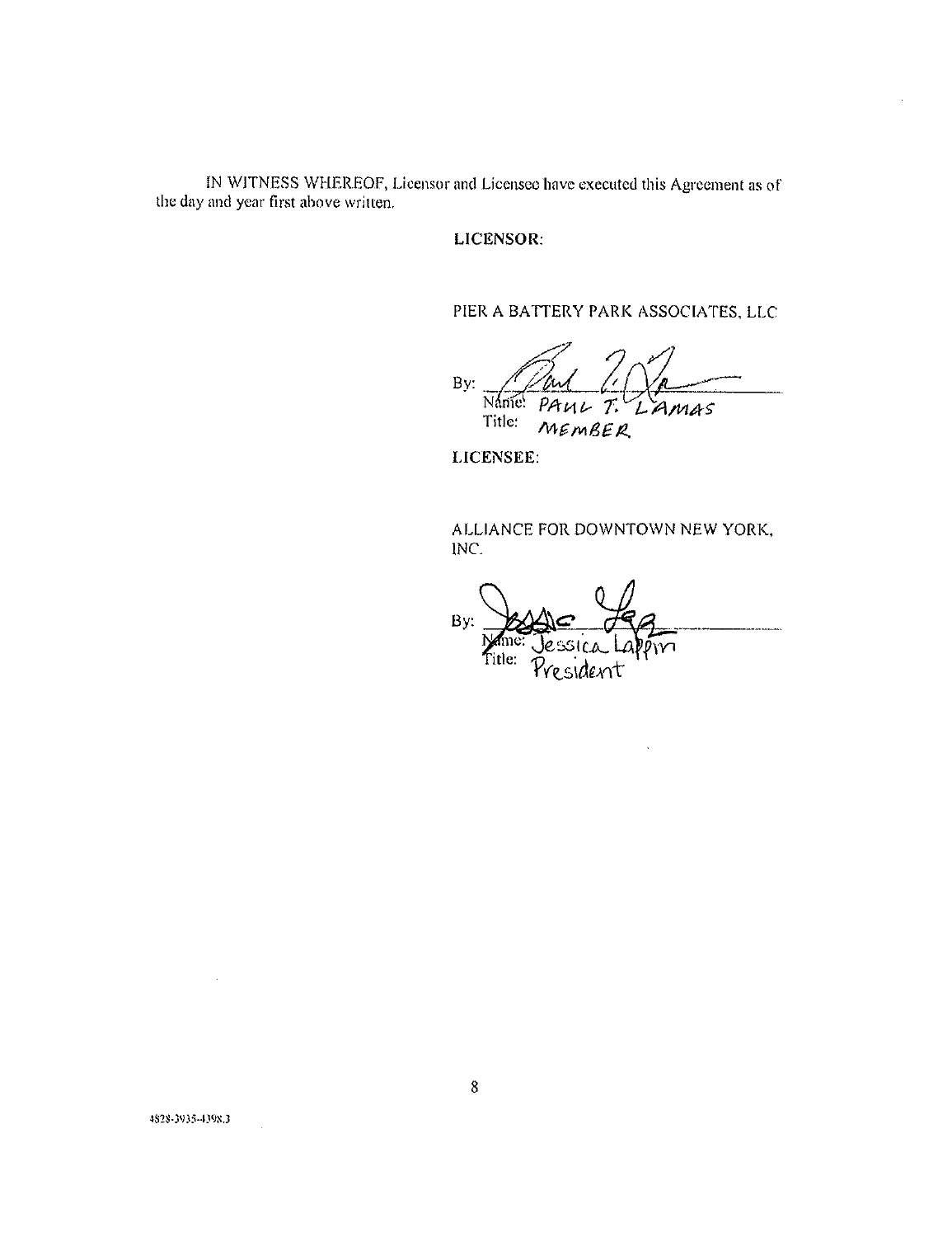4828-3935-4398.3

 $\sim$ 

 $\mathcal{L}(\mathcal{A})$  and  $\mathcal{L}(\mathcal{A})$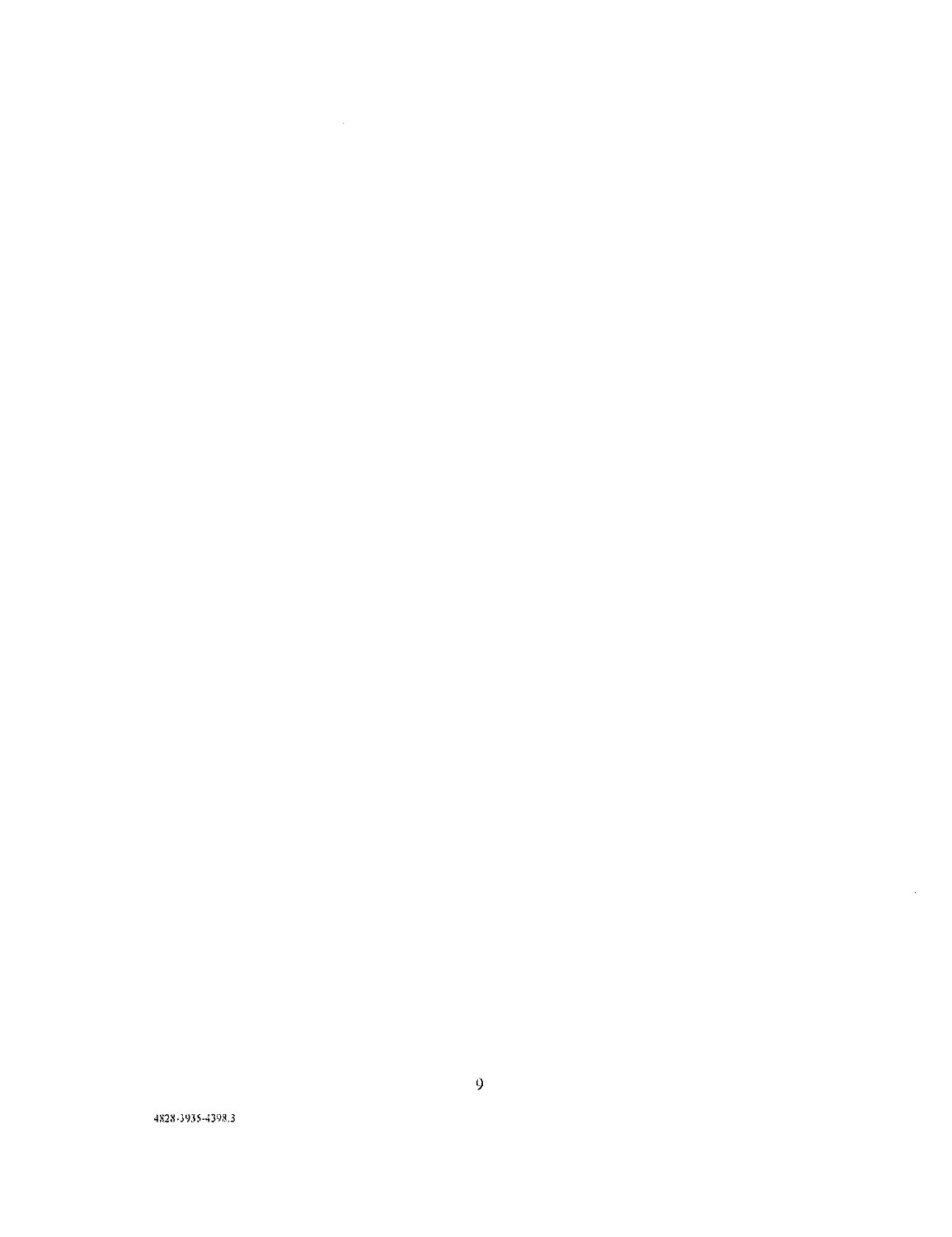### **EXHIBIT A**

### Insurance Requirements

 $(A)$  Licensee shall secure and keep in full force and effect the following insurance coverages;

(I) Commercial general liability insurance **in** an amount to be approved by the City, BPCA, and *Licensor* prior to the commencement of Licensee business operations, but in no event less than ten million dollars (\$10,000,000) in the aggregate. Such insurance shall be written on an occurrence basis with respect to the Licensed Space and all operations related thereto, with deductibles of not mere fllan \$25,000 per loss, protecting against liability for bodily injury, death, property damage, and personal injury. Such insurance shall contain no exclusions beyond those provided in Form ISO CG 000l unless specifically approved in each instance by the City, BPCA, and Licensor, which approval will not be unreasouably withheld or delayed.

- (2) Automobile Liability for a combined single limit per occurrence for bodily injury and property damage of not less than one million dollars (\$1,000,000).
- (3) Statutory Worker's Compensation and **Employer's** Liability Insurm\_ce.
- (4) Such other insurance in such amounts as from time to time reasonably may be required by the City, BPCA against such other insurable hazards as at the time are commonly insured against in the case of premises similariy situated to the Licensed Space or business operations of a size, nature and character similar to the size, nature and character of the business operations being conducted by Licensee at the Licensed Space.
- (B) With regard to the insurance policies referenced in subsections (A) and (B), above,

(I) Said insurance policies shall be procured from companies licensed **or** authorized to do business in the State of New York that have a rating in the latest edition of"Bests Key Rating Guide" of"A:Vll" or better or another comparable rating reasonably acceptable to the City, BPCA, and Licensor considering maxket conditions.

(2) All references to fonns and coverages shall be those used by the Insurance Services Office of New York or equivalent forms satisfactory to the City, BPCA, Licensor, and Licensee in all material respects.

(3) Certificates of insurance evidencing the issuance of all such insurance, describing the coverage and guaranteeing thirty (30) days' prior notice to Licensor and BPCA prior to Licensee taking possession of the Licensed Space by the insurance company of cancellation or non-renewal, shall here been delivered to Licensor and BPCA prior to Licensee taking possession of the Licensed Space. In the case of any policies replacing or renewing any policies expiring during the Term, said certificates shall be delivered, not later than thirty (30) days before the expiration dates of any expiring policies.

**(4)** The certificates of insurance shall be issued by the **insurance** company and shall bear the original signature of an **officer** er duly authorized agent lmving the authority to issue the

4828-3935-4308 3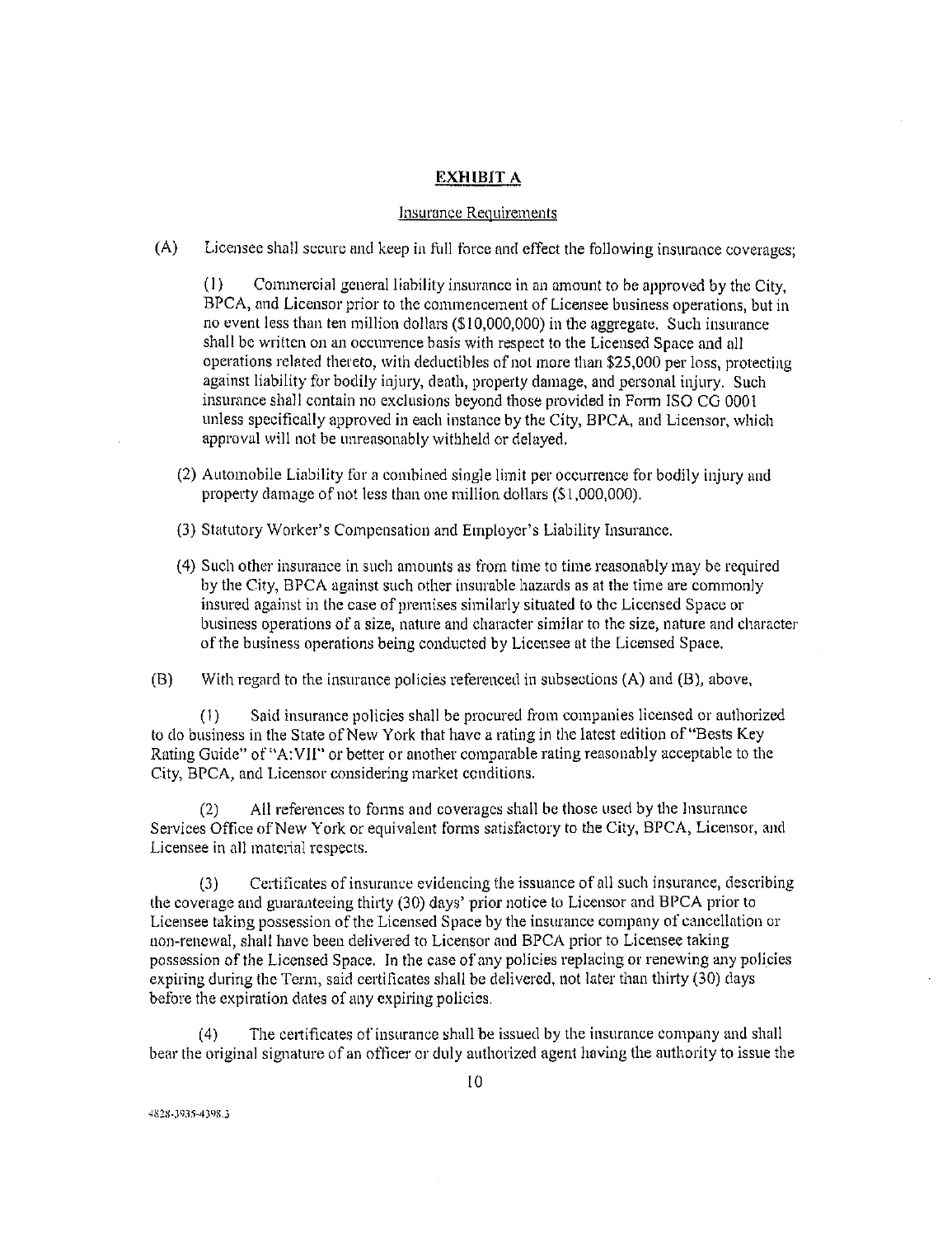certificate. The insurance company issuing the insurance shall also deliver to Licensor and BPCA prior to Licensee taking possession of the Licensed Space, together with the certificates, proof reasonably satisfactory to Licensor and BPCA prior to Licensee taking possession of the Licensed Space that the premiums for at least the first year of the term of each policy (or installment payments to the insurance carrier then required to have been paid on account of such premiums) have been paid. Upon request, Tenant shall deliver a copy of each entire original policy, or other evidence satisfactory to Licensor and BPCA prior to Licensee taking possession of the Licensed Space of **the** validity and accuracy of said certificate, immediately after the date each **such** policy is available, but no later than four (4) months after the date each such policy takes effect.

(5) Licensee shall not violate or permit to be violated any of the conditions, provisions, or requirements of any insurance policy required by this Exhibit, and Licensee shall perform, satisfy and comply with or cause to be performed, satisfied and complied with all conditions, provisions and requirements of all such insurance policies.

**(6)** Each policy of insurance required to be can'ied pursuant to the provisions **of** this Article shall contain (i) a provision that no act or omission of Licensee shall affect or limit the obligation of the insurance company to pay the amount of any loss sustained by Licensor, BPCA, the City, EDC's Agent, and/or the NYCEDC, other fl\_an those acts which are committed by Licensor, BPCA, the City, EDC's Agent and/or the NYCEDC, respectively, (ii) a written waiver of the right to subrogation with respect to all of the nmned insureds and additional insureds, including Licensor, BPCA, the City, EDC's Agent and the NYCEDC, (iii) a clause designating Licensor, BPCA, the City, EDC's Agent and the NYCEDC as loss payee or additional insured, as their interests may appear (other than for the Workers Compensation and Employers Liability policies), and  $(iv)$  an agreement by the insurer that such policy shall not be cancelled, modified, or denied renewal without at least thirty (30) days' prior written notice to Licensor, BPCA, the City, EDC's Agent mad the NYCEDC, specifically covering, without limitation, cancellation or non-renewal tbr non-payment of premium.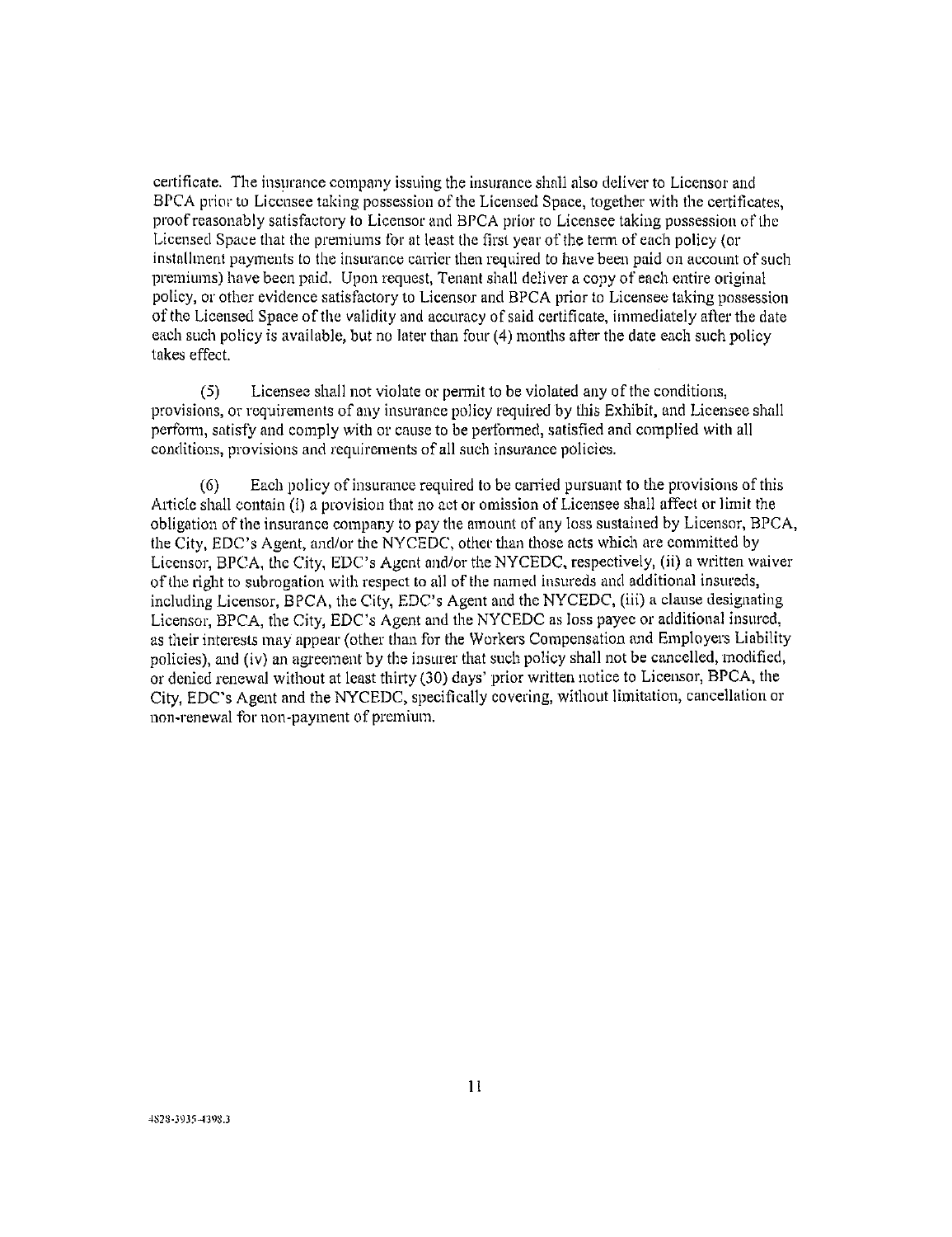### **SCHEDULE1**

### Rules and Regulations

- $\mathbf{1}$ . **Licensee's** employees will conduct themselves in a businesslike manner; the noise level will be kept to a level so as not **to** interfere with or annoy other occupants. Liconsee will abide by Licensor's directives regarding visitors, security, and other such matters common to all occupants.
- 2, Licensee will not affix anything to the windows (if any), walls (if any) or any other part of the Licensed Space or make alterations or additions to the Licensed Space without Licensor's prior written consent except that such consent shall not be unreasonably withheld if Licensee's request is necessary for the conduct of its operations. All advertisement or identifying signs shall be subject to the prior written approval of Licensor, not to be unreasonably withheld.
- 3. Licensees shall not, without **Licensor's** prior written consent, store **or operate** in the Licensed Space **or** Visitor's Center any computer (other than a personal computer) **or** any other large business machine, reproduction equipment, heating equipment, stove, radio, stereo equipment, heating equipment **or** other mechanical amplification equipment. vending **or** coin operated machine, refi'igerator or coffee equipment, or conduct a mechmaical business therein, do any cooking therein, **or** use or allow to be used in the Visitor's Center, oil burning fluids, gasoline, kerosene for heating, wanning or lighting. Nc article deemed hazardous on aeconnt of fire **or** any explosives shall be brought into the Visitor's Center. No offensive noises, gases, **odors** or liquids will be permitted.
- *4,* The electrical current shall be used for ordinary lighting purposes only and for other purposes incidental to Licensee's ordinary activities (such as, for example, for powering **personal computer and** laser printer equipment). If *Licensee* requires any special installation or wiring for electrical use, telephone equipment or otherwise, such wiring shall be done at Licensee's expense by the personnel designated by Licensor.
- 5. Licensee will not use the Licensed Space for manufacturing or storage of merchandise except as such storage may be incidental to general office purposes. Licensee will not occupy or permit any portion **of Licensed** Space to be occupied **or** used lbr the manufacture, sale, gift or use of liquor, narcotics, tobacco or weapons in any fonn. Licensee will not use the Licensed Space for lodging or sleeping or for any immoral or illegal purposes. Smoking is prohibited in the Licensed Space.
- $6<sub>1</sub>$ Licensee shall, before leaving the Licensed Space unattended for an extended period of time, securely shut off all lights (unless the Visitor's Center is still in use by Lieeusor or its other licensees) and other electrical apparatus related te its operations. Any damage resulting fi'om failure to do so shall be paid by Licensee. *All* property belonging to Licensee or any employee, agent or invitee of Licensee shall be at the risk of such person only and Licensor shall not be liable for damages thereto or for theft or misappropriation thereof.